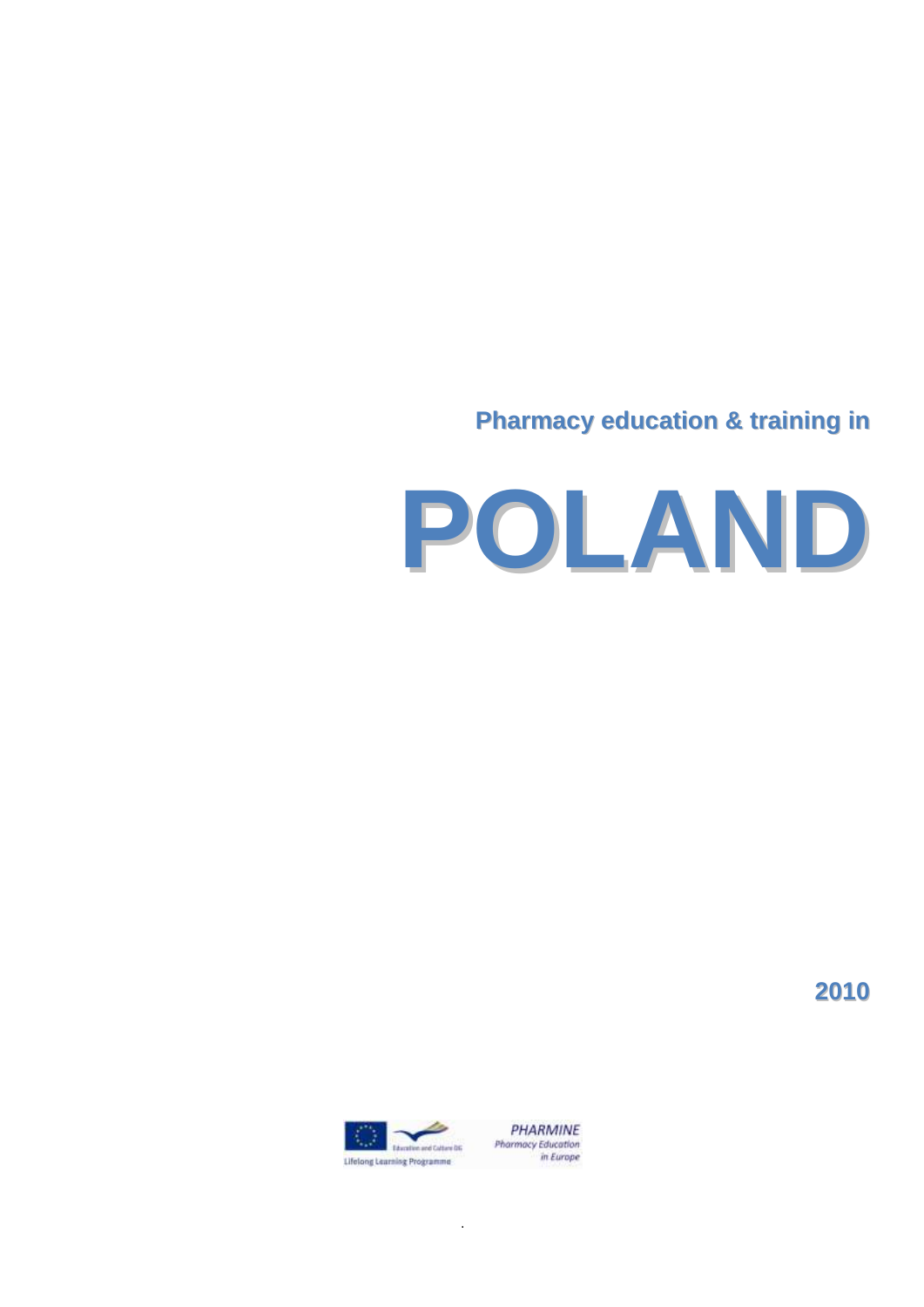This document was validated by Prof. Dr. Jan Krzek, Dean of the Faculty of Pharmacy, Jagiellonian University Medical College.

Wydzialu Fatmaseutysenego<br>20ddzialem Analityki Medycznej

Signature and seal<br>Prof. dr hab. Jan Krzek

Dean of the Faculty Professor Jan Krzek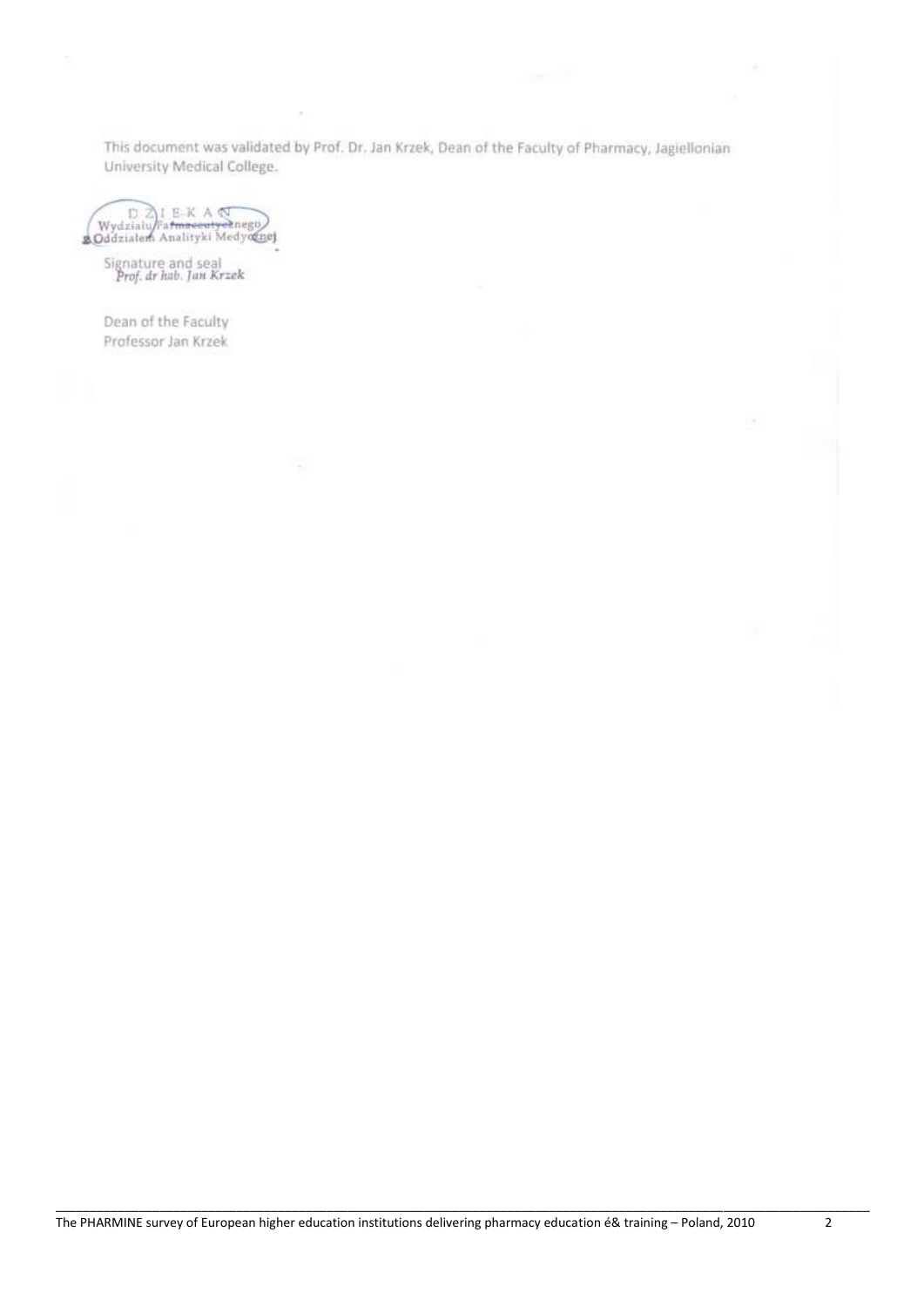PHARMINE (PHARMacy education IN Europe) is a project funded by the European Commission (LLL programme, Erasmus). Its aims and objectives are to survey the present state of pharmacy education and training in Europe, and on the basis of this survey, formulate recommendations for new competence curricula for pharmacy education and training in the EU. A model for pharmacy education and training for candidate member states and other countries will be proposed. The opportunities for a quality assurance and accreditation scheme for EU pharmacy courses will be investigated.

PHARMINE will take into account two important issues, (i) the EU directive 2005/36/EC on the recognition of professional qualifications and, (ii) the Bologna declaration. PHARMINE will focus both on recommendations for core education and training and for activities such as industrial and hospital pharmacy.

The PHARMINE consortium consists of universities which are members of the European Association of Faculties of Pharmacy (EAFP) and EU partner associations representing community, hospital of industrial pharmacy, together with the European Pharmacy Students' Association and other interested bodies.

In order to reach the objectives of the PHARMINE project, a work-plan was set up and divided into 7 workpackages (WP).

The aims and objectives of PHARMINE WP7 are to:

- 1. Survey European higher education institutions (HEIs)
- 2. Produce a databank of pharmacy education and training courses in Europe leading to core pharmacist qualifications and to qualifications required for industrial and hospital pharmacy
- 3. Survey to what extent the "Bologna" (based on the principles enumerated in the Bologna declaration) and the "Sectoral profession" (based on 2005/36/EC) models for pharmacy education and training are compatible.

PHARMINE WP7 will produce several documents including a WP7 survey by country. **Such surveys are intended for the use of students and staff interested in mobility and/or contacts with the country in questions as well as educationalists working on pharmacy education and training in Europe.** 

\_\_\_\_\_\_\_\_\_\_\_\_\_\_\_\_\_\_\_\_\_\_\_\_\_\_\_\_\_\_\_\_\_\_\_\_\_\_\_\_\_\_\_\_\_\_\_\_\_\_\_\_\_\_\_\_\_\_\_\_\_\_\_\_\_\_\_\_\_\_\_\_\_\_\_\_\_\_\_\_\_\_\_\_\_\_\_\_\_\_\_\_\_\_\_\_\_\_\_\_\_\_\_\_\_\_\_\_\_\_\_\_\_\_\_\_\_

(see: The PHARMINE paradigm.pdf)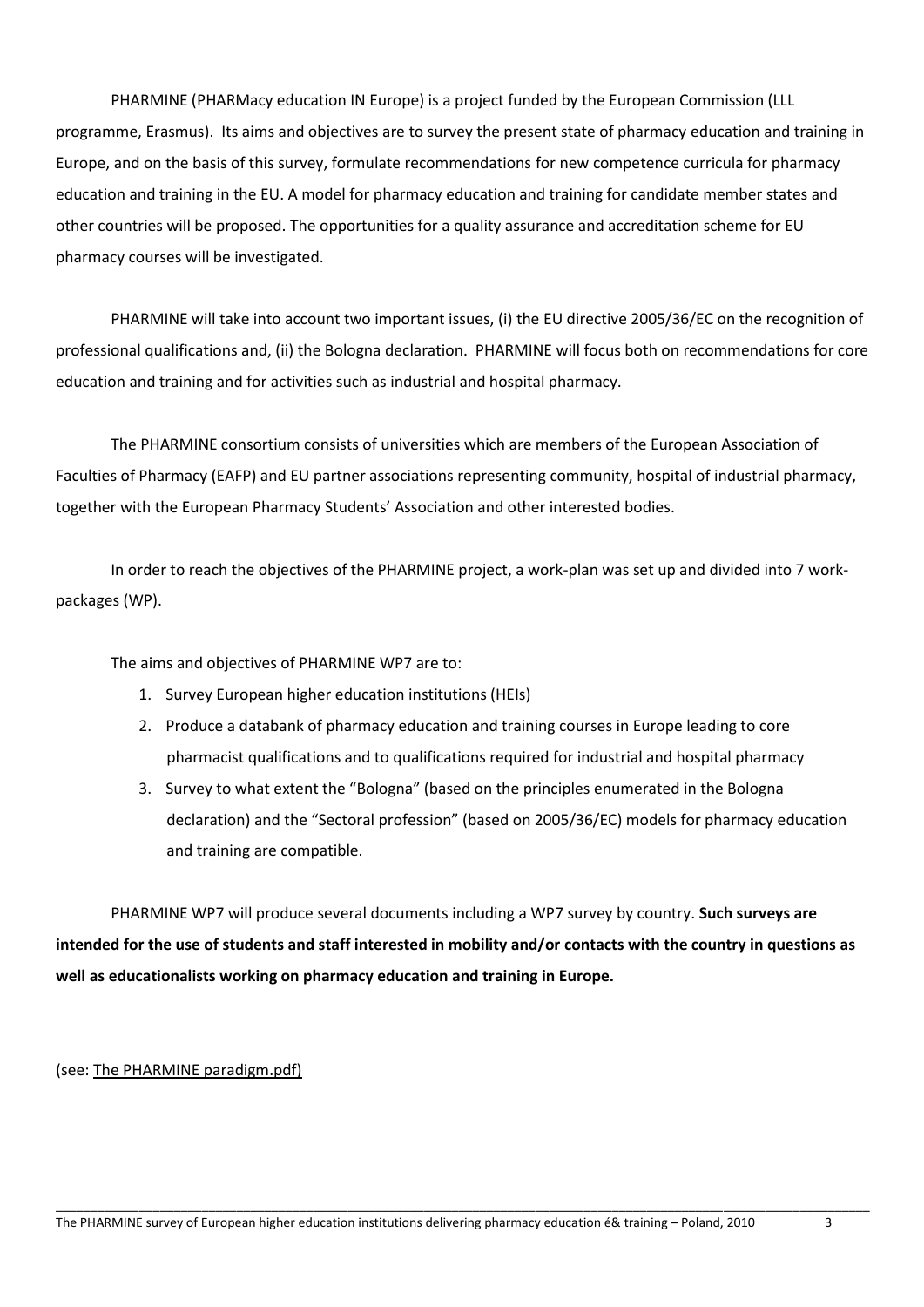The "PHARMINE survey of European higher education institutions delivering pharmacy education & training – POLAND" was produced by:

Jeffrey ATKINSON PHARMINE Executive director Pharmacolor Consultants Nancy 12 rue de Versigny 54600 Villers France. [jeffrey.atkinson@orange.fr](mailto:jeffrey.atkinson@orange.fr) www.pharmine.org

Sebastian POLAK Faculty of Pharmacy with Division of Medicinal Analysis Jagiellonian University Medical College Medyczna 9 Krakow, 30-217 Poland [mfpolak@cyf-kr.edu.pl](mailto:mfpolak@cyf-kr.edu.pl) [www.farmacja.cm-uj.krakow.pl](http://www.farmacja.cm-uj.krakow.pl/)

with the help of:

Daisy VOLMER Lecturer Department of Pharmacy University of Tartu 50411 Tartu Estonia [daisy.volmer@ut.ee](mailto:daisy.volmer@ut.ee) [www.med.ut.ee/farmaatsia/](http://www.med.ut.ee/farmaatsia/)

Christine CAPDEVILLE-ATKINSON Vice-president Nancy University – UHP 24-30 rue Lionnois - BP 60121 54 003 Nancy Cedex France [christine.atkinson@uhp-nancy.fr](mailto:christine.atkinson@uhp-nancy.fr) <http://www.uhp-nancy.fr/>

Lea NOEL PHARMINE project assistant Dept.MICH Vrije Universiteit Brussel Laarbeeklaan 103 B 1090 Brussel Belgium [lea.noel@vub.ac.be](mailto:lea.noel@vub.ac.be)  [www.vub.ac.be/MICH](http://www.vub.ac.be/MICH)

All the data and information provided in this document have been provided to the best of the knowledge of the authors. Any comments and suggestions will be welcomed[: jeffrey.atkinson@pharma.uhp-nancy.fr](mailto:jeffrey.atkinson@pharma.uhp-nancy.fr)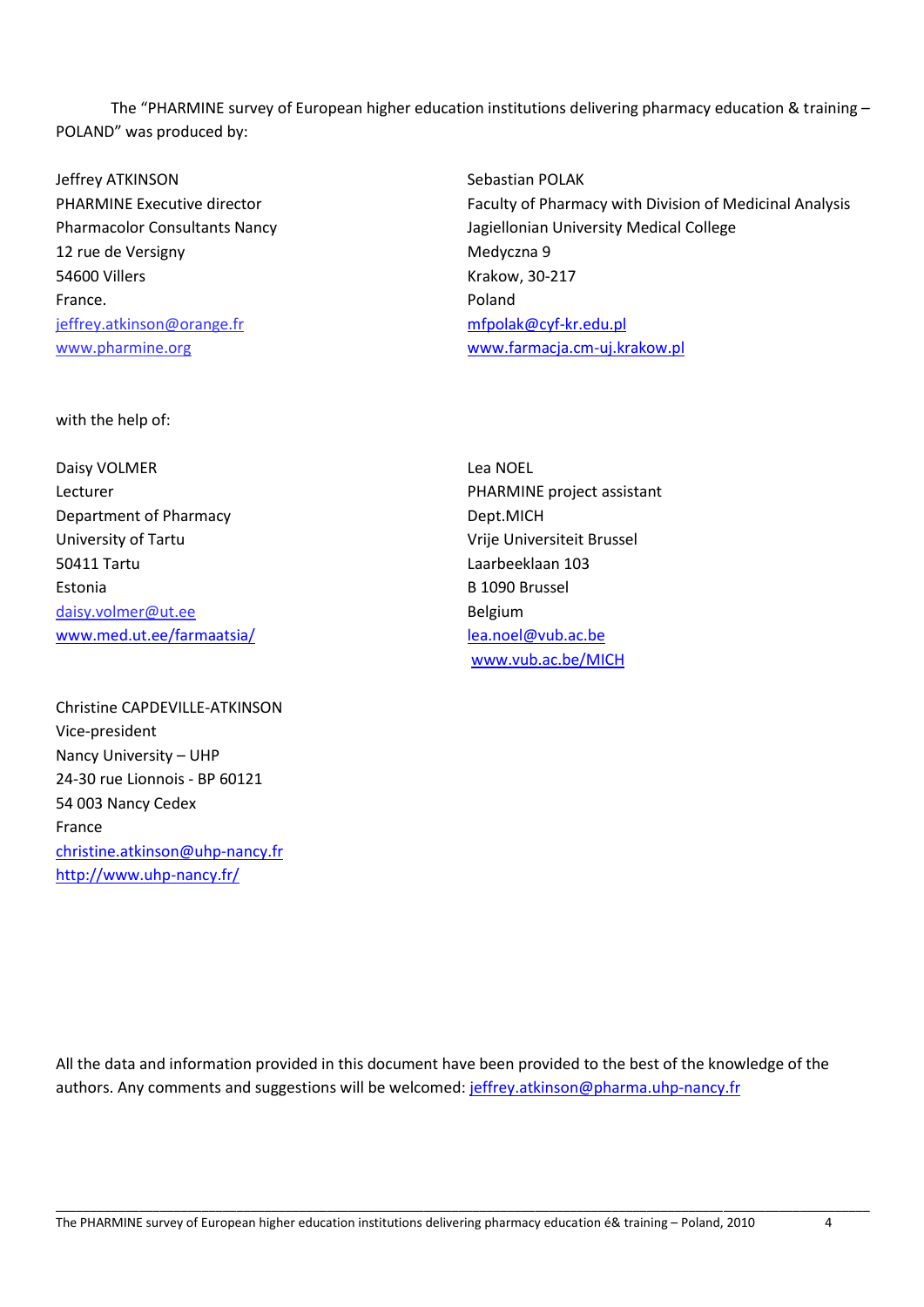### **Contacts in Poland**

|               | First contact                                                                                   | Second contact         |  |  |  |
|---------------|-------------------------------------------------------------------------------------------------|------------------------|--|--|--|
| Name          | Sebastian Polak                                                                                 | Prof. Renata Jachowicz |  |  |  |
| HEI           | Faculty of Pharmacy with Division of Medicinal Analysis Jagiellonian University Medical College |                        |  |  |  |
| <b>Street</b> | Medyczna 9                                                                                      |                        |  |  |  |
| City, zip     | Krakow, 30-217                                                                                  |                        |  |  |  |
| Country       | Poland                                                                                          |                        |  |  |  |
| Telephone     | +48 12 62 05 630                                                                                | +48 12 62 05           |  |  |  |
| Fax           | +48 12 62 05 630                                                                                | +48 12 62 05 604       |  |  |  |
| e-mail        | mfpolak@cyf-kr.edu.pl                                                                           | mfjachow@cyf-kr.edu.pl |  |  |  |
| Website       | www.farmacja.cm-uj.krakow.pl                                                                    |                        |  |  |  |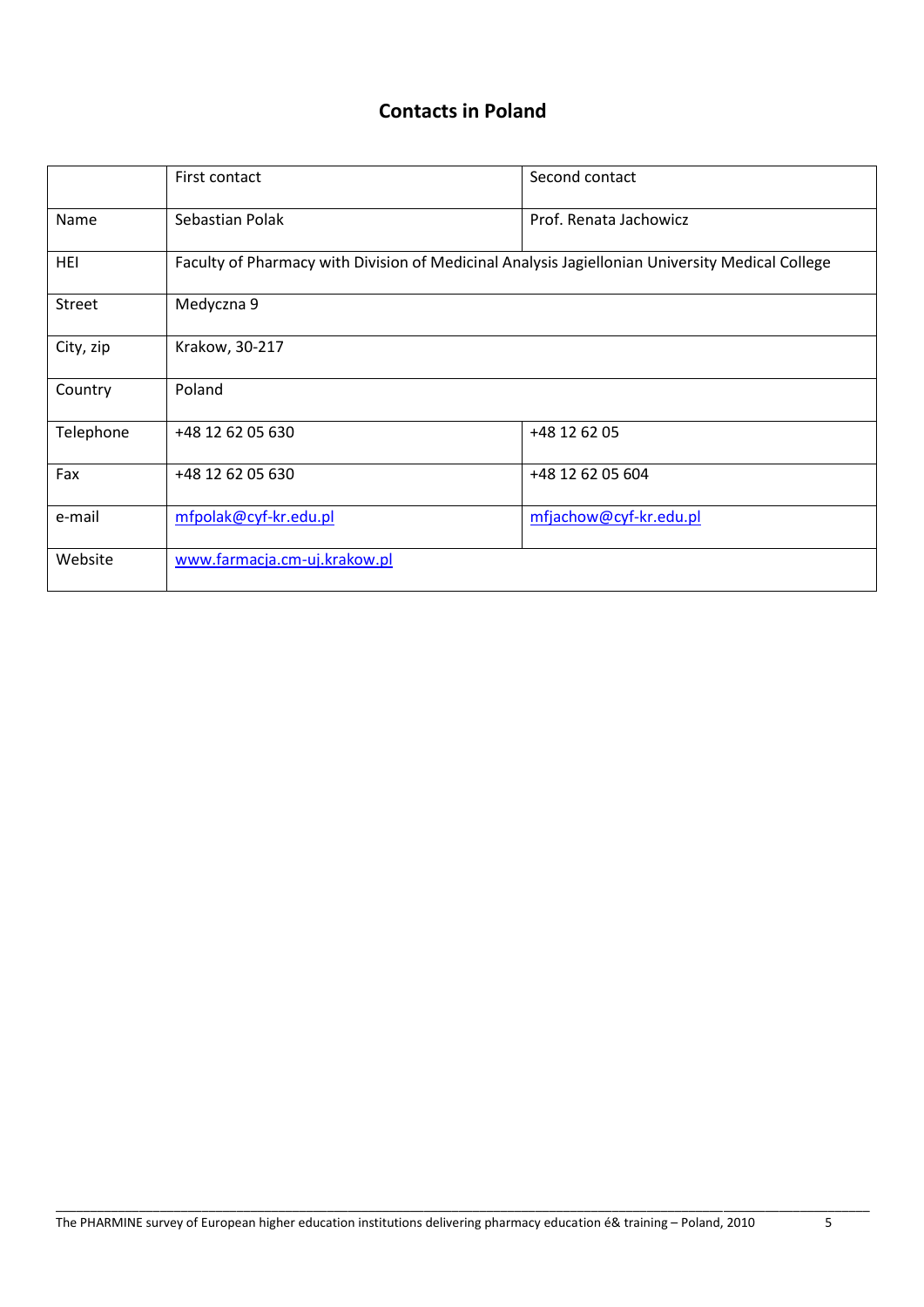### **Index**

|                                                                                  | Page                    |
|----------------------------------------------------------------------------------|-------------------------|
| <b>Summary</b>                                                                   | $\overline{\mathbf{z}}$ |
| Introduction                                                                     | 8                       |
| Chapter 1. Organization of the activities of pharmacists,<br>professional bodies | 10                      |
| <b>Chapter 2. Pharmacy HEIs, students and courses</b>                            | 13                      |
| <b>Chapter 3. Teaching and learning methods</b>                                  | 19                      |
| <b>Chapter 4. Subject areas</b>                                                  | 21                      |
| <b>Chapter 5. Impact of the Bologna principles</b>                               | 22                      |
| Chapter 6. Impact of EC directive 2005/36/EC                                     | 25                      |
| The Polish scheme for pharmacy education and training.                           | 27                      |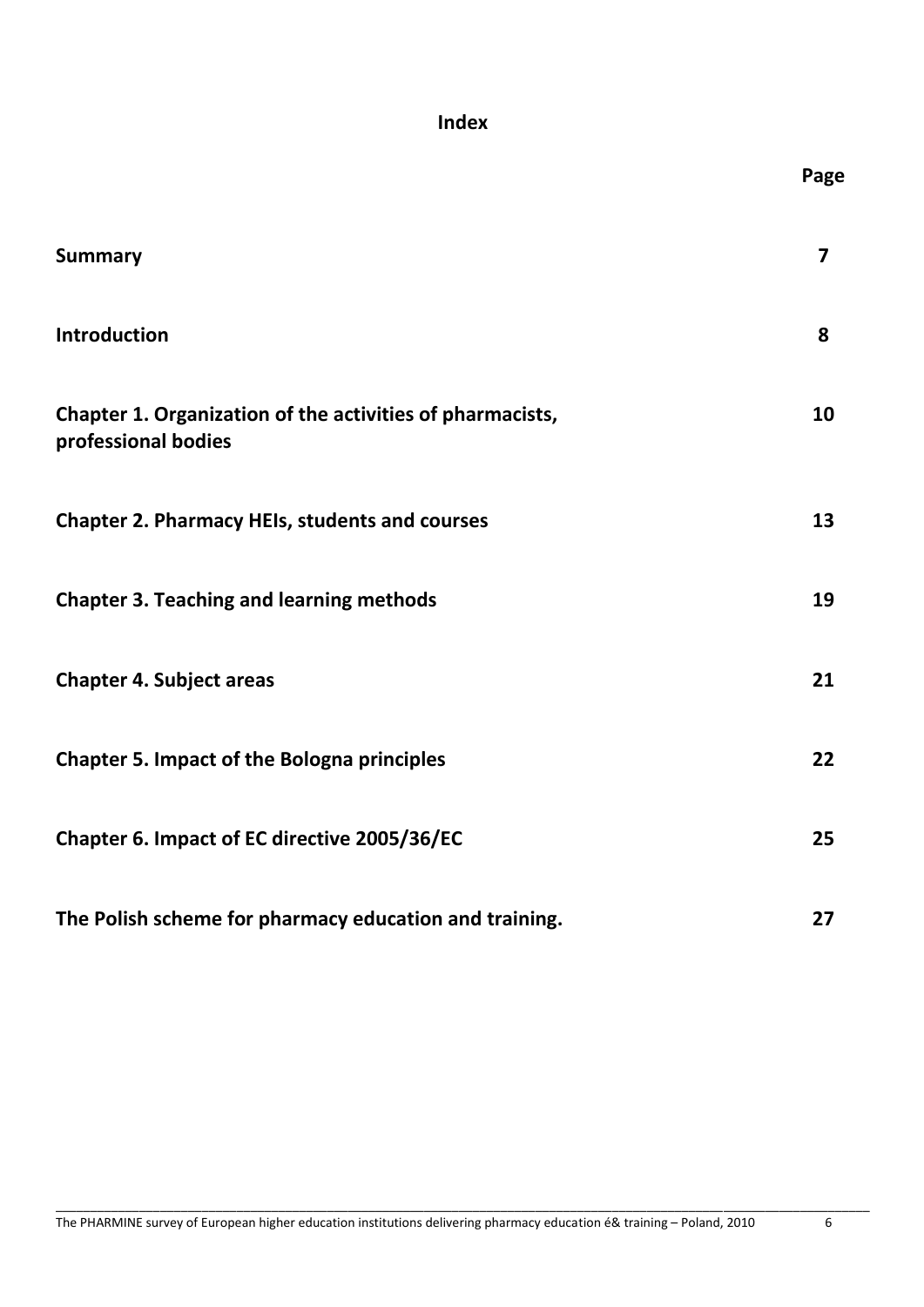#### **Summary.**

There are 10 higher education institutions (HEIs) offering pharmacy education and training in Poland. The study course is a uniform 5 years long + 6 months and ends with an MSc in Pharmacy. First two years of university study are devoted mainly to basic and applied sciences including laboratories, practical exercises and basic medical sciences (physiology, biochemistry). Beginning from year 3 curricula contains generic subjects, patient counselling, pharmaceutical technology and advanced medical sciences (pathophysiology). After years 3 and 4 one month long compulsory traineeships in open and hospital pharmacy respectively are included.

Pharmacies don't have a monopoly on the dispensation of medicines in Poland as drugs are also delivered via medical shops and some of them are available in common sale (i.e. supermarkets). Internet trade is also allowed. According to the law regulations pharmacists cannot provide any diagnostic services. Not only pharmacists are pharmacy owners as it is commonly allowed to own a community pharmacy. Only registered pharmacists follow a 5.5-years (M.Sc. Pharm.) degree course with a 6 months' traineeship can dispense all drugs and counsel patients. To be a pharmacy manager it is obligatory to possess minimum 5 years of experience or minimum 3 years of experience plus specialization in community pharmacy. Pharmacy technicians after vocational schools (2 years long course) can dispense some drugs under pharmacist supervision but cannot counsel patients.

Advanced level subject specific courses and six months' research period and reporting (Master's thesis) typically end the university studies.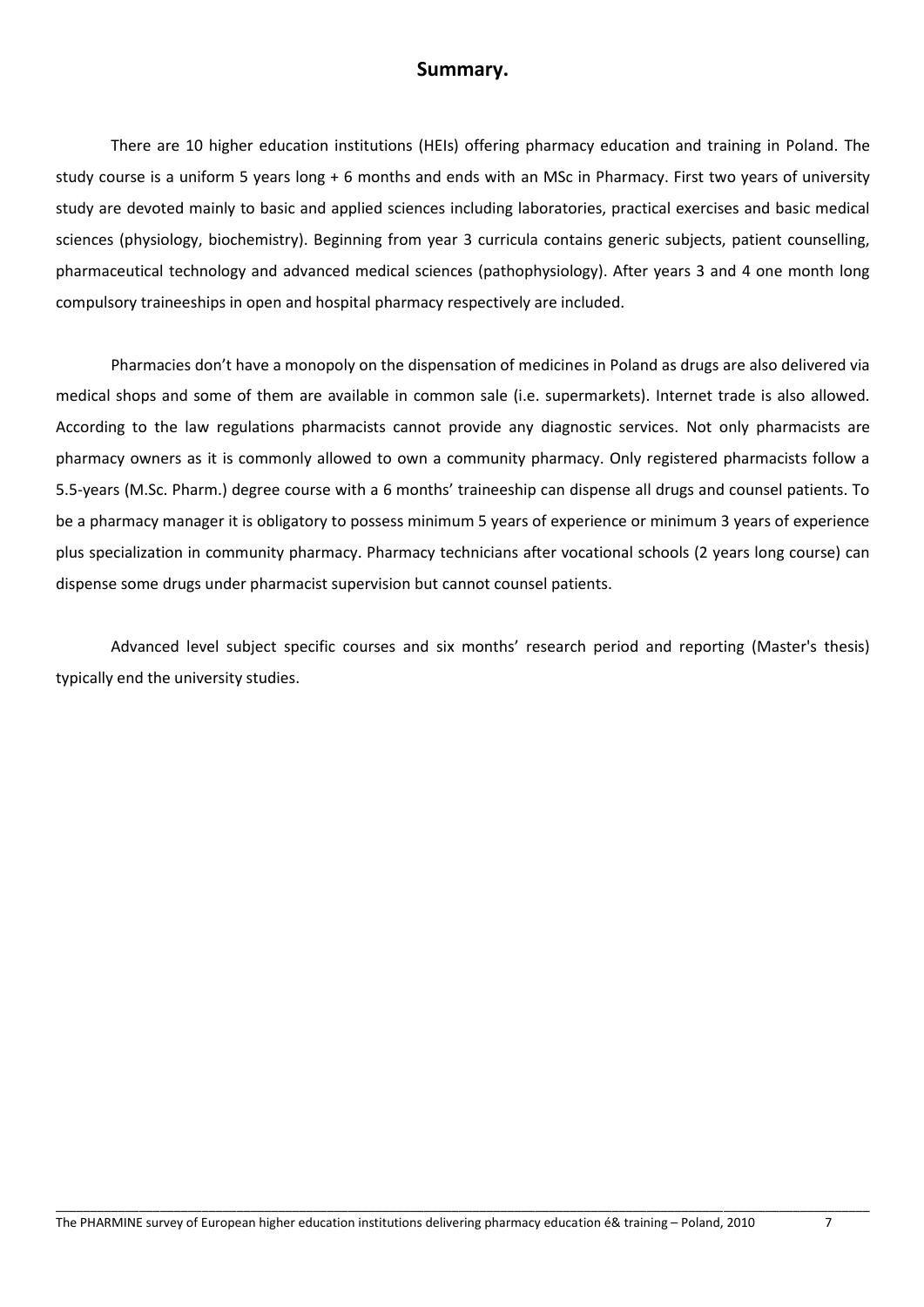#### Introduction.

#### Statistics for Poland.

Total population: 38082 (2007) Gross national income per capita (PPP international \$): 15330 (2007) Life expectancy at birth m/f (years): 71/80 (2007) Healthy life expectancy at birth m/f (years, 2003): 64/70 (2007) Probability of dying under five (per 1 000 live births): 7 (2007) Probability of dying between 15 and 60 years m/f (per 1 000 population): 209/79 Total expenditure on health per capita (Intl \$, 2006): 919 Total expenditure on health as % of GDP (2006): 6.2

#### Highlights on health in Poland.

In 2005 Poland spent 6.2% of gross domestic product (GDP) on health care, of which approximately 70% was public expenditure. Private expenditure on pharmaceuticals has grown from 23% in 1994 to 35.1% in 2006. In comparison with other European countries, Poland spends a disproportionately high percentage of total health expenditure (THE) on pharmaceuticals. Health care in Poland can be broadly divided into two sectors: public health insurance (dominates) and private sector insurance.

The general phenomenon observed in Western European countries connected with population ageing is also observed in Poland. In 2007, about one third (31.3%) of Poland's population were people in the 0-24 age group; 55.3% were people aged 25-64, and the +65 age group accounted for 13.4% of the country's total population9. It should be added, however, that since the 1990s, demographers have observed a rapid decrease in the number of children and youth. According to the preliminary estimates for 2008 (Table 2), the category of people in the preworking age (0-17 years of age) represented approximately 19% of the total population, which was about 10pp less than in 1990. Over this period, a decrease in the pre-working age group was accompanied by an increase in the working age category (people aged 18-59/64) and in the senior (retirement) age group (60+/65+), by 6.3pp respectively, up to a level of ca 64.5%, and by 3.5pp, up to a level of 16.3%10. In 2007, the average life expectancy, which has been on the increase ever since the early 1990s, was 79.7 years for women and 71 years for men.

In 2006 in Poland the total mortality rate increased by 0.8% compared with 2000. In the years 2001-2004 a drop in the mortality rate (compared with 2000) was recorded respectively by 1.3% in 2001, by 2.3% in 2002, by 0.6% in 2003, and by 1.0% in 2004, and then it again increased by 0.3% in 2005. This resulted from age specific changes in the population structure, as well as age specific death rates. Assuming that the structure of 2000 has been constant, the total death rate in 2006 is lower by 11.4% (compared with 2000), due to the decreasing age specific death rates (respectively: by 3.1% in 2001, by 5.7% in 2002, by 5.6% in 2003, by 8.2% in 2004, and by 9.2% in 2005).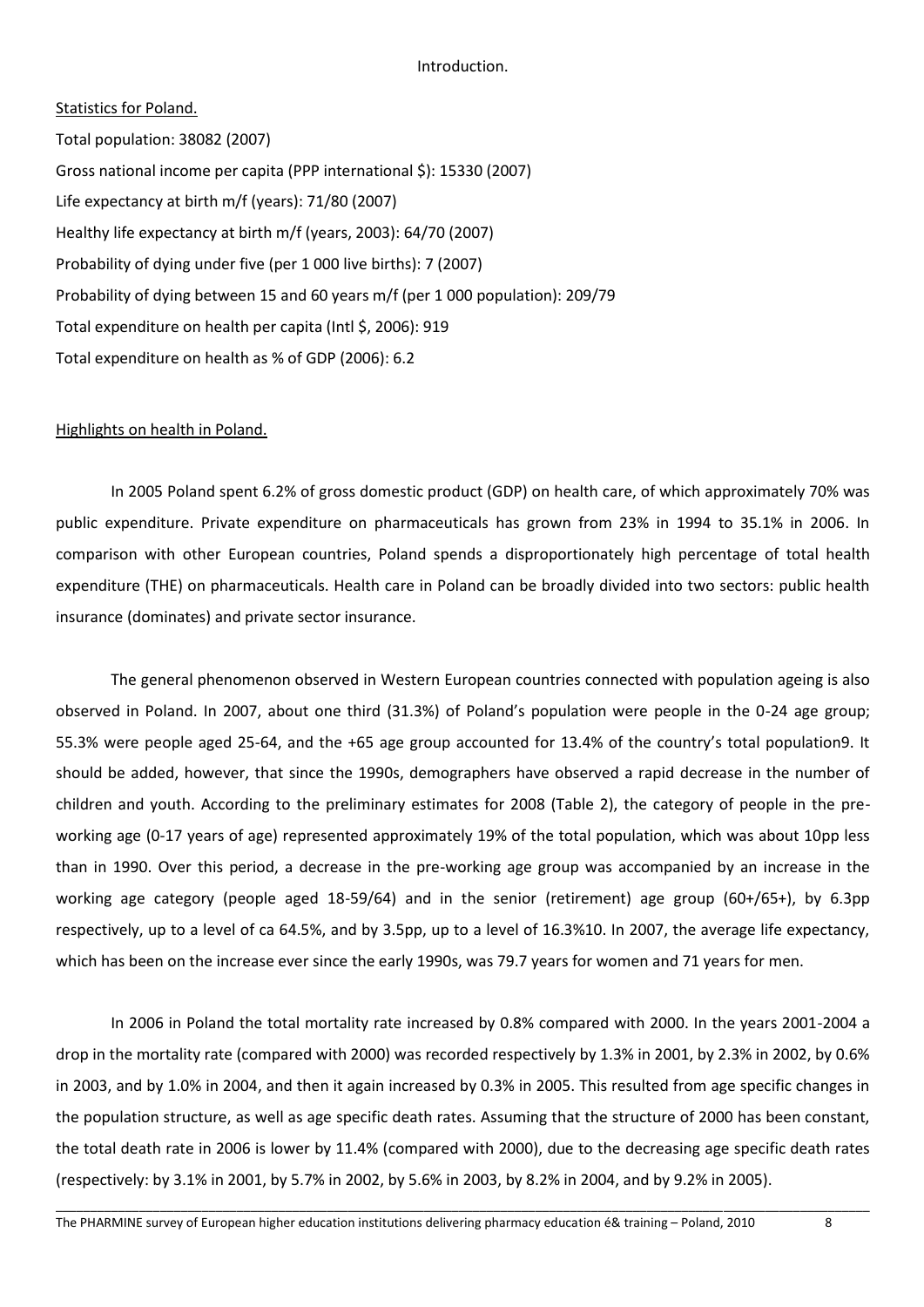A favorable dropping tendency in infant mortality in Poland was recorded in the entire post-war period, with the highest intensity in the 1990s. In 2006 the infant death rate was four times lower than in 1980.

In Poland the risk of death due to tobacco smoking is very high. Still every fourth Pole is a daily smoker (33.9% of men and 19.3% of women), despite the fact that in the period between the two surveys (1996, 2004) the share of men smoking tobacco declined significantly (from 47.3% to 38.0%). However, the drop among women was slight (from 24.4% to 23.1%).

More and more adults drink alcohol. Total abstinence in the recent 12 months was declared by only 25% of the surveyed (in 1996 – nearly 30%). The percentage of women drinking alcohol also increased (over 67% in 2004 and less than 60% in 1996), while the percentage of men drinking alcohol was over 83%, which is slightly higher than in 1996 (81%).

(From the WHO "Highlights on health in Poland", 2005. **<http://www.euro.who.int/Document/E88745.pdf>**

Official statistics of the ministry of Health – available in Polish only [\(http://www.mz.gov.pl/wwwmz/index?mr=b32651&ms=265&ml=pl&mi=266&mx=0&ma=2440](http://www.mz.gov.pl/wwwmz/index?mr=b32651&ms=265&ml=pl&mi=266&mx=0&ma=2440) and http://www.mz.gov.pl/wwwfiles/ma\_struktura/docs/zielona\_ksiega\_06012009.pdf)

Official statistics of the Central Statistical Office – available in Polish and English (http://www.stat.gov.pl/bdren\_n/app/strona.indeks)

[http://ppri.oebig.at/Downloads/Results/Poland\\_PPRI\\_2007.pdf](http://ppri.oebig.at/Downloads/Results/Poland_PPRI_2007.pdf)

[http://www.stat.gov.pl/cps/rde/xbcr/gus/PUBL\\_L\\_prognoza\\_ludnosci\\_na\\_lata2008\\_2035.pdf](http://www.stat.gov.pl/cps/rde/xbcr/gus/PUBL_L_prognoza_ludnosci_na_lata2008_2035.pdf)

[http://libserver.cedefop.europa.eu/vetelib/eu/pub/cedefop/vetreport/2009\\_CR\\_PL.pdf\)](http://libserver.cedefop.europa.eu/vetelib/eu/pub/cedefop/vetreport/2009_CR_PL.pdf)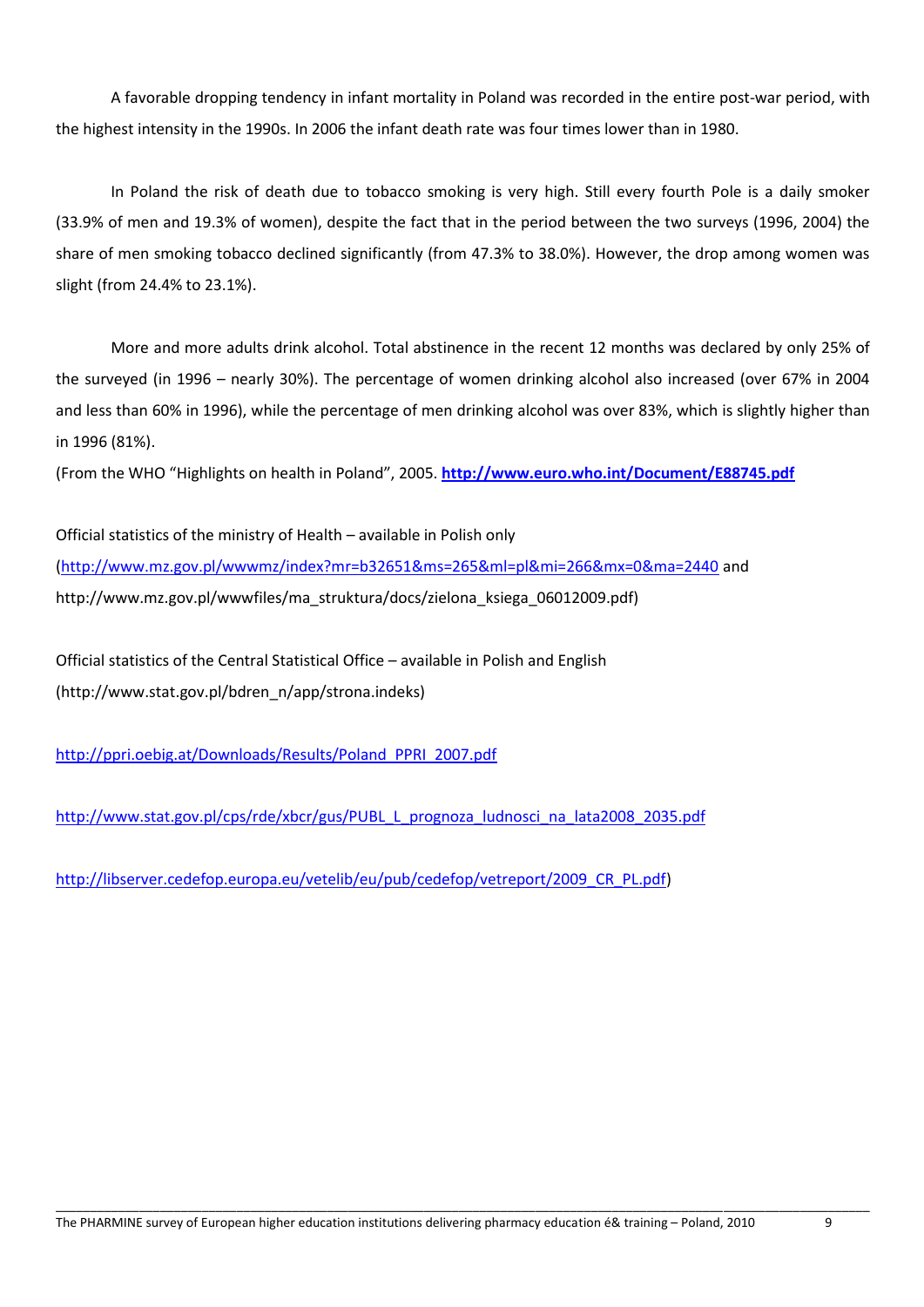## **Chapter 1. Organization of the activities of pharmacists, professional bodies**

|                                        | $Y/N$ , number<br>or $%$ | If you wish to expand your answer, please add your comments below.              |
|----------------------------------------|--------------------------|---------------------------------------------------------------------------------|
| <b>Community pharmacy</b>              |                          |                                                                                 |
| Number of community                    | 21 5 34                  | Based on the 2008 data. (www.stat.gov.pl)                                       |
| pharmacists                            |                          |                                                                                 |
| Number of community                    | 10 6 28                  | Based on the 2008 data. (www.stat.gov.pl)                                       |
| pharmacies                             |                          | In current law situation there is no differentiation between main and           |
|                                        |                          | subsidiary pharmacies. There are ca. 2 pharmacists per pharmacy in              |
|                                        |                          | average. The average number of inhabitants per pharmacy is 3590.                |
| Competences and roles                  |                          | Supplying prescription medicines<br>1.                                          |
| of community                           |                          | Managing medicines for some ailments<br>2.                                      |
| pharmacists                            |                          | Giving advice on medicines<br>3.                                                |
|                                        |                          | Galenic drugs manufacturing<br>4.                                               |
|                                        |                          | Patients counselling<br>5.                                                      |
|                                        |                          | Pharmacy management<br>6.                                                       |
|                                        |                          | Drugs rotation management<br>7.                                                 |
|                                        |                          | Pharmaceutical care delivering (not obligatory though)<br>8.                    |
|                                        |                          | (Competencies are defined in the pharmaceutical law -                           |
|                                        |                          | http://isap.sejm.gov.pl/search.jsp*)                                            |
| Is ownership of a                      | No                       | Every EU citizen can own community pharmacy after satisfying law                |
| community pharmacy                     |                          | requirements regarding professional staff and locum. The ownership is NOT       |
| limited to pharmacists?                |                          | limited to pharmacists but the pharmacy manager has to be a qualified           |
|                                        |                          | pharmacist (either 5 years of professional experience or minimum 3 years        |
|                                        |                          | of professional experience plus specialization).                                |
|                                        | <b>No</b>                | As defined in the pharmaceutical law (http://isap.sejm.gov.pl/search.jsp*)      |
| Rules governing the<br>distribution of |                          |                                                                                 |
| pharmacies?                            |                          |                                                                                 |
| Healthcare products                    | Yes                      | Governed by the Ministry of Health list of medicinal products available for     |
| available to the general               |                          | sale in specialized drugstores (medical shops, pharmacy points) and for the     |
| public by other                        |                          | common sale (supermarkets etc.). The internet based retail and mail-orders      |
| channels                               |                          | are also allowed for OTC and Rx drugs. (http://isap.sejm.gov.pl/search.jsp*)    |
| Are persons other than                 | Yes                      | Pharmacy technicians                                                            |
| pharmacists involved in                |                          |                                                                                 |
| community practice?                    |                          |                                                                                 |
| Their titles and                       | 20 052                   | Based on the 2007 data - official statistics of the Central Statistical Office. |
| number(s)                              |                          | (www.stat.gov.pl). Presented data shows number of technicians working in        |
|                                        |                          | community pharmacies. Total number of pharmacy technicians is estimated         |
|                                        |                          | to ca. 80 000.                                                                  |
|                                        |                          |                                                                                 |
|                                        |                          | No official pharmacy technicians registry exist.                                |
| Organisation providing                 |                          | Vocational schools accessible for people after the secondary school             |
| and validating the E&T                 |                          | education. Vocational schools are operating under the Ministry of Education     |
|                                        |                          | control and have high level of independence regarding the curriculum            |
|                                        |                          | construction but have common base.                                              |
|                                        |                          |                                                                                 |
|                                        |                          | Examples:                                                                       |
|                                        |                          | http://www.omega.szkola.pl/                                                     |
|                                        |                          |                                                                                 |
|                                        |                          | Such schools have common curriculum granted by Ministry of Education.           |
| Duration of studies                    | 2 years                  |                                                                                 |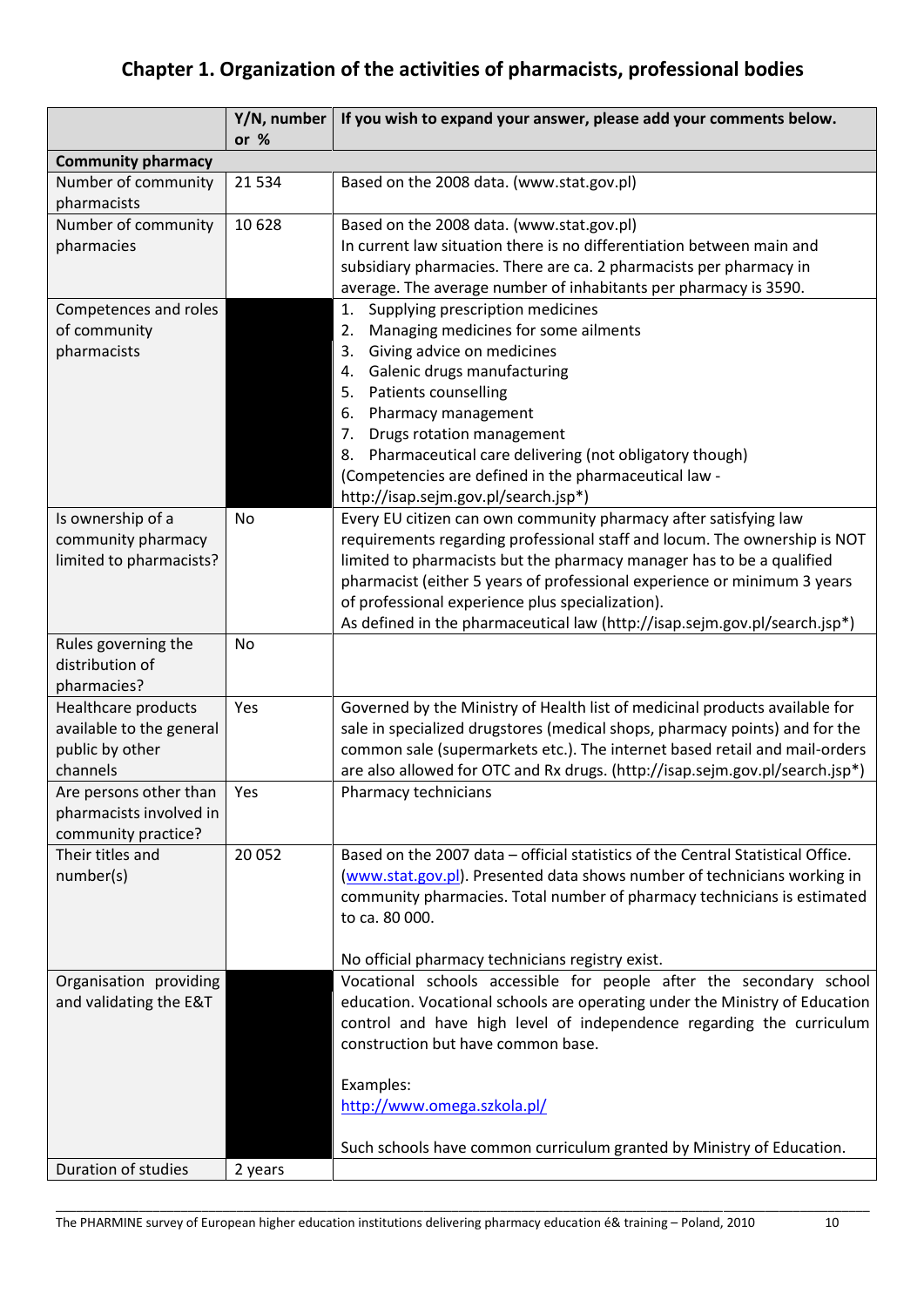| Subject areas                                |        | Basic anatomy and physiology, pharmacodynamics and basic drug                 |
|----------------------------------------------|--------|-------------------------------------------------------------------------------|
|                                              |        | chemistry, pharmaceutical technology, pharmacognosy, basic                    |
|                                              |        | pharmaceutical law and economy, basic psychology, public health, drug         |
|                                              |        | analysis and obligatory 2 years long practice after passing the final exams.  |
| Competences and roles                        |        | Role - dispensing Rx and OTC-medicines, galenic drug preparation. All         |
|                                              |        | activities can be done only under the pharmacist supervision. It is denied to |
|                                              |        | dispense and prepare narcotics (N, I-P and II-P drugs) and intensely acting   |
|                                              |        | drugs (list 'A') -as defined in Polish pharmaceutical law (Ustawa Prawo       |
|                                              |        | farmaceutyczne).                                                              |
| <b>Hospital pharmacy</b>                     |        |                                                                               |
| Does such a function                         | Yes    | Polish representative in EAHP (www.eahp.eu) is General Pharmaceutical         |
| exist?                                       |        | Chamber (www.nia.org.pl).                                                     |
| Number<br>hospital<br>of<br>pharmacists      | 1100   |                                                                               |
| Number of<br>hospital                        | 615+93 | There are 615 hospital pharmacies (in some cases dived into one central       |
| pharmacies                                   |        | pharmacy and dependent branches in small hospitals) and 93 small              |
|                                              |        | pharmacy units in health resorts, prisons and other institutions where drugs  |
|                                              |        | are dispensed but where hospital pharmacies were not established.             |
| Competences and roles                        |        | Drug dispensing; galenic formulations preparation; drug related information   |
| of hospital pharmacists                      |        | preparation and dissemination; parenteral and non-parenteral nutrition        |
|                                              |        | elements preparation; unit doses preparation (including anti-cancer drugs);   |
|                                              |        | infusion fluids preparation; hospital supply chains organization (drugs and   |
|                                              |        | medical devices; it includes procedures preparation); haemodialysis and       |
|                                              |        | peritoneal dialysis solutions preparation; ADRs monitoring; taking part in    |
|                                              |        | clinical trials (filing system preparation); pharmacotherapy rationalization. |
| <b>Pharmaceutical and related industries</b> |        |                                                                               |
| Number of companies                          | 248    | Based on the 2007 data. (www.stat.gov.pl). It is a number of Manufacturing    |
| with production, R&D                         |        | or Importation Authorizations (MIA) issued by Main Pharmaceutical             |
| and distribution                             |        | Inspector. MPI does not differentiate companies with and without R&D.         |
| Number of companies                          | 248    | Same number as above. NOT production ONLY - total number of companies         |
| with production only                         |        | WITH production.                                                              |
| Number of companies                          | 609    | Number of Wholesale Authorizations issued by Main Pharmaceutical              |
| with distribution only                       |        | Inspector.                                                                    |
| <b>Industrial pharmacy</b>                   |        |                                                                               |
| Number of pharmacists                        |        | No estimation possible.                                                       |
| working in industry                          |        |                                                                               |
| Competences of                               |        | R&D, management, drug registration, pharmacovigilance                         |
| industrial pharmacists                       |        |                                                                               |
| <b>Other sectors</b>                         |        |                                                                               |
| Pharmacists working in<br>other sectors      |        | No estimation possible.                                                       |
| Sectors in which                             |        | Local and National Pharmaceutical Boards, scientific institutions, Local and  |
| pharmacists are                              |        | Main Pharmaceutical Inspectorate, Sanitary Inspection, central                |
| employed                                     |        | administration (i.e. Ministry of Health)                                      |
| Competences of                               |        | Education, research, participation in law regulations preparation, sanitary   |
| pharmacists employed                         |        | control, pharmacies quality control.                                          |
| in other sectors                             |        |                                                                               |
| <b>Roles of professional associations</b>    |        |                                                                               |
| of<br>Registration                           | Yes    | Only certified (registered) pharmacist can work in community and hospital     |
| pharmacists                                  |        | pharmacy.                                                                     |
|                                              |        | Registration is handled by the local pharmaceutical chambers, the latter      |
|                                              |        | also handle evaluation of the candidates for pharmacy manager.                |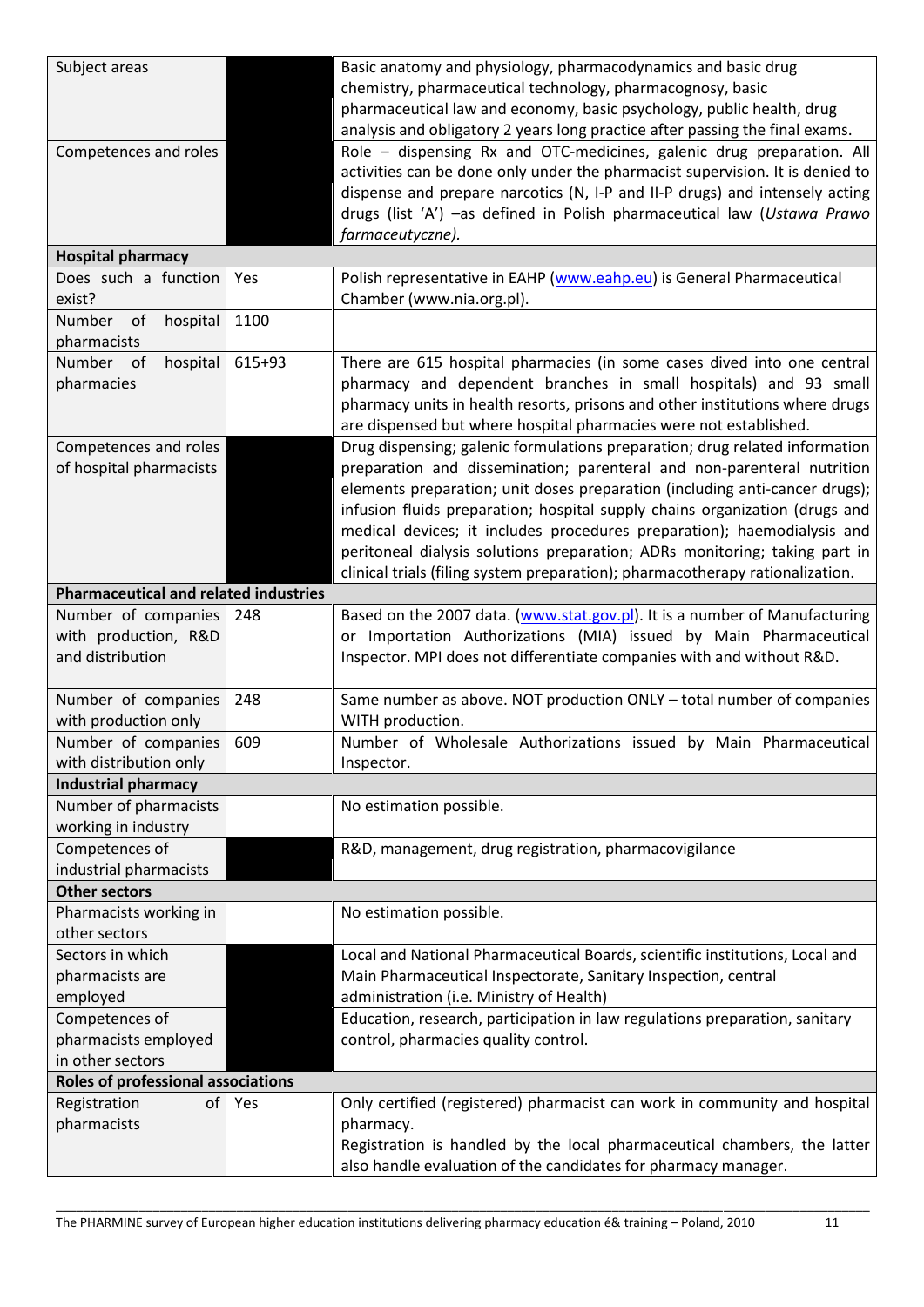| Creation of community   | No.  | In Polish law community pharmacy certificate of approval is issued by the |
|-------------------------|------|---------------------------------------------------------------------------|
| pharmacies and control  |      | Pharmaceutical Inspectorate (administrative decision). Pharmaceutical     |
| of territorial          |      | Boards have consultative opinion only which is not obliging for the       |
| distribution            |      | inspectorate.                                                             |
| Ethical and other       | Yes. | Code of the vocational ethics and deontology.                             |
| aspects of professional |      |                                                                           |
| conduct                 |      |                                                                           |
| Validation of HEI       | Yes  | Representatives of the professional organizations have an advisory voice  |
| courses                 |      | during the development of HEI curricula.                                  |

| <b>References</b>        |                                                                                                                                                                                     |
|--------------------------|-------------------------------------------------------------------------------------------------------------------------------------------------------------------------------------|
| References to texts and  | Code of the vocational ethics and deontology.                                                                                                                                       |
| articles of national law | Act of parliament about pharmaceutical boards. (In polish - Ustawa o izbach aptekarskich.)<br>Act of parliament about pharmaceutical law. (In polish - Ustawa Prawo farmaceutyczne) |
|                          | http://isap.sejm.gov.pl/search.jsp                                                                                                                                                  |
|                          | Ministry of Health - http://www.mz.gov.pl                                                                                                                                           |
|                          | National Pharmaceutical Board - http://www.nia.org.pl                                                                                                                               |
|                          | Main Pharmaceutical Inspectorate - http://www.gif.gov.pl                                                                                                                            |
|                          | Office for Registration of Medicinal Products, Medical Devices and Biocidal Products -                                                                                              |
|                          | http://www.urpl.gov.pl                                                                                                                                                              |
|                          | English versions are not available. There are no direct links to the pdf files as the website                                                                                       |
|                          | actively manages the file access.                                                                                                                                                   |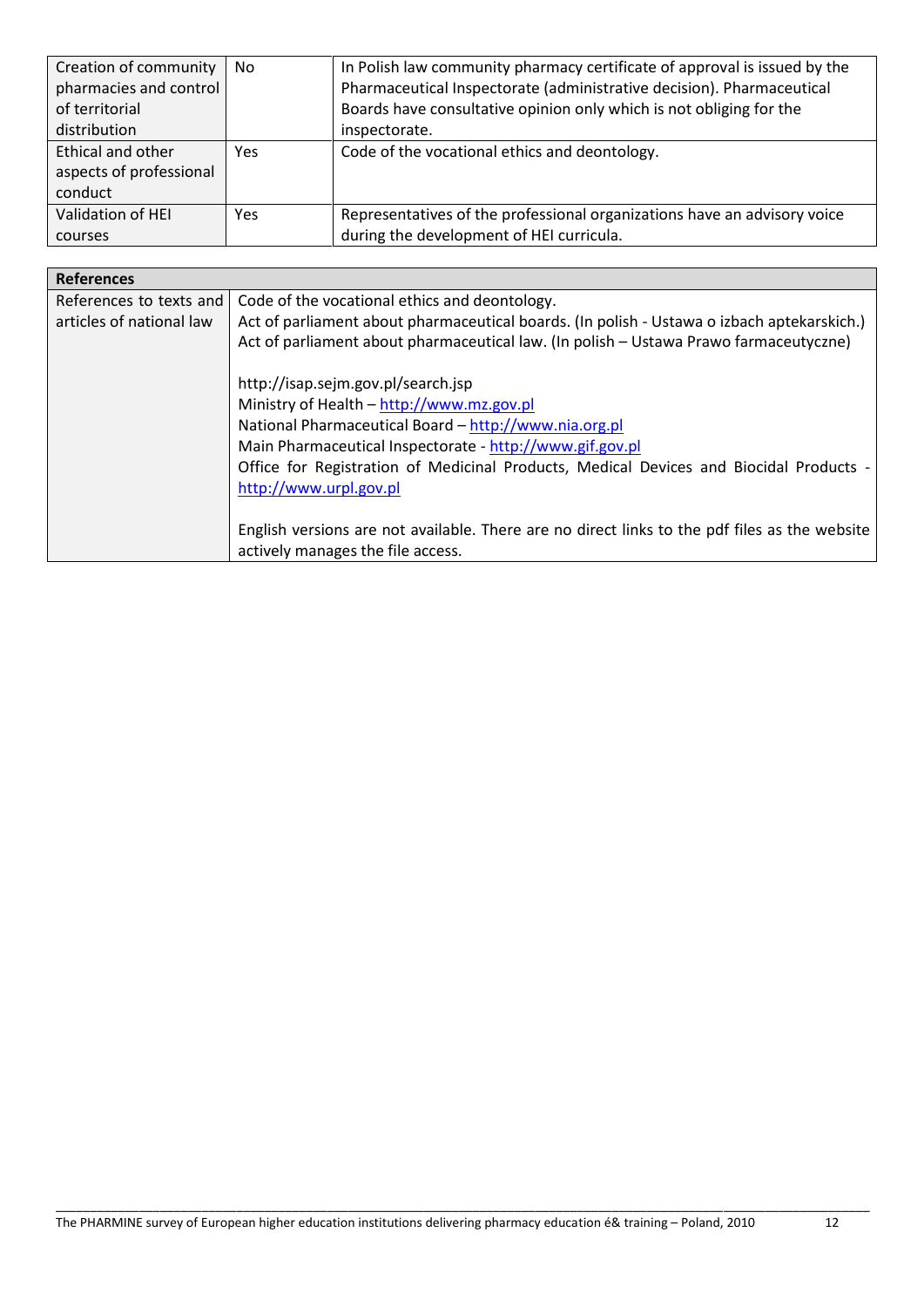## **Chapter 2. Pharmacy HEIs, students and courses**

|                                                            | Y/N, number | If you wish to expand your answer, please add your comments below.                                                                                                                                                                                                                                                                                                                                                                                                                                                                                                                                                                                                                                                                                                                                                                                                                                                                                                                                                                                         |            |                    |                                        |                         |                        |                                                                                                                                             |
|------------------------------------------------------------|-------------|------------------------------------------------------------------------------------------------------------------------------------------------------------------------------------------------------------------------------------------------------------------------------------------------------------------------------------------------------------------------------------------------------------------------------------------------------------------------------------------------------------------------------------------------------------------------------------------------------------------------------------------------------------------------------------------------------------------------------------------------------------------------------------------------------------------------------------------------------------------------------------------------------------------------------------------------------------------------------------------------------------------------------------------------------------|------------|--------------------|----------------------------------------|-------------------------|------------------------|---------------------------------------------------------------------------------------------------------------------------------------------|
|                                                            | or $%$      |                                                                                                                                                                                                                                                                                                                                                                                                                                                                                                                                                                                                                                                                                                                                                                                                                                                                                                                                                                                                                                                            |            |                    |                                        |                         |                        |                                                                                                                                             |
| Total number of HEIs in<br>your country                    | 10          | 1. Medical University of Bialystok / Uniwersytet Medyczny w<br>Białymstoku (http://www1.umb.edu.pl/)                                                                                                                                                                                                                                                                                                                                                                                                                                                                                                                                                                                                                                                                                                                                                                                                                                                                                                                                                       |            |                    |                                        |                         |                        |                                                                                                                                             |
|                                                            |             | 2. Nicolaus Copernicus University in Torun Medical College /<br>Uniwersytet<br>Mikołaja<br>Kopernika<br>Collegium<br>Medicum<br>$(\frac{http://www.cm.umk.pl/}{$<br>3. Medical University in GDanks / Gdański Uniwersytet Medyczny<br>(http://www.gumed.edu.pl/)<br>4. Jagiellonian University Medical College / Uniwersytet Jagielloński<br>Collegium Medicum (www.cm-uj.krakow.pl)<br>5. Medical University of Lublin / Uniwersytet Medyczny w Lublinie<br>(http://www.umlub.pl/)<br>6. Medical University of Lodz / Uniwersytet Medczyny w Łodzi<br>(http://www.umed.pl)<br>7. Poznan University of Medical Sciences / Uniwersytet Medyczny im.<br>Karola Marcinkowskiego w Poznaniu (http://www.usoms.poznan.pl/)<br>8. Medical University of Silesia / Śląski Uniwersytet Medyczny w<br>Katowicach (http://www.slam.katowice.pl)<br>9. Medical University of Warsaw / Warszawski Uniwersytet Medyczny<br>(http://www.wum.edu.pl/)<br>10. Wroclaw Medical University / Akademia Medyczna im. Piastów<br>Śląskich we Wrocławiu (http://www.am.wroc.pl/) |            |                    |                                        |                         |                        |                                                                                                                                             |
| Public                                                     | 10          |                                                                                                                                                                                                                                                                                                                                                                                                                                                                                                                                                                                                                                                                                                                                                                                                                                                                                                                                                                                                                                                            |            |                    |                                        |                         |                        |                                                                                                                                             |
| <b>Organisation of HEIs</b>                                |             |                                                                                                                                                                                                                                                                                                                                                                                                                                                                                                                                                                                                                                                                                                                                                                                                                                                                                                                                                                                                                                                            |            |                    |                                        |                         |                        |                                                                                                                                             |
| Independent faculty                                        | Yes         | Faculties though).                                                                                                                                                                                                                                                                                                                                                                                                                                                                                                                                                                                                                                                                                                                                                                                                                                                                                                                                                                                                                                         |            |                    |                                        |                         |                        | All listed HEIs are independent regarding the education and research<br>but are members of the Medical Universities (independent from other |
| Do HEIs offer B + M<br>degrees?                            | No          |                                                                                                                                                                                                                                                                                                                                                                                                                                                                                                                                                                                                                                                                                                                                                                                                                                                                                                                                                                                                                                                            |            |                    | (uniform system in the whole country). |                         |                        | No bachelor level at the pharmaceutical faculties. Master level only                                                                        |
| Poland                                                     |             |                                                                                                                                                                                                                                                                                                                                                                                                                                                                                                                                                                                                                                                                                                                                                                                                                                                                                                                                                                                                                                                            |            |                    |                                        |                         |                        |                                                                                                                                             |
| <b>Teaching staff</b>                                      |             |                                                                                                                                                                                                                                                                                                                                                                                                                                                                                                                                                                                                                                                                                                                                                                                                                                                                                                                                                                                                                                                            |            |                    |                                        |                         |                        |                                                                                                                                             |
| Number of teaching staff   Number:<br>(nationals)          | 1446        |                                                                                                                                                                                                                                                                                                                                                                                                                                                                                                                                                                                                                                                                                                                                                                                                                                                                                                                                                                                                                                                            | <b>ALL</b> | Full<br>professors | Associated<br>professors               | Assistant<br>professors | Research<br>scientists | Academic<br>teachers                                                                                                                        |
|                                                            |             | Białystok                                                                                                                                                                                                                                                                                                                                                                                                                                                                                                                                                                                                                                                                                                                                                                                                                                                                                                                                                                                                                                                  | 122        | 16                 | 22                                     | 57                      |                        | 27                                                                                                                                          |
|                                                            |             | Toruń                                                                                                                                                                                                                                                                                                                                                                                                                                                                                                                                                                                                                                                                                                                                                                                                                                                                                                                                                                                                                                                      | 162        | $\overline{7}$     | 22                                     | 34                      | 79                     | 20                                                                                                                                          |
|                                                            |             | Gdańsk                                                                                                                                                                                                                                                                                                                                                                                                                                                                                                                                                                                                                                                                                                                                                                                                                                                                                                                                                                                                                                                     | 97         | 11                 | 18                                     | 36                      | 6                      | 26                                                                                                                                          |
|                                                            |             | Kraków                                                                                                                                                                                                                                                                                                                                                                                                                                                                                                                                                                                                                                                                                                                                                                                                                                                                                                                                                                                                                                                     | 129        | 15                 | 9                                      | 52                      | 34                     | 19                                                                                                                                          |
|                                                            |             | Lublin                                                                                                                                                                                                                                                                                                                                                                                                                                                                                                                                                                                                                                                                                                                                                                                                                                                                                                                                                                                                                                                     | 119        |                    |                                        |                         |                        |                                                                                                                                             |
|                                                            |             | Łódź                                                                                                                                                                                                                                                                                                                                                                                                                                                                                                                                                                                                                                                                                                                                                                                                                                                                                                                                                                                                                                                       | 150        | 16                 | 16                                     | 50                      | 35                     | 33                                                                                                                                          |
|                                                            |             | Poznań                                                                                                                                                                                                                                                                                                                                                                                                                                                                                                                                                                                                                                                                                                                                                                                                                                                                                                                                                                                                                                                     | 145        | 20                 | 8                                      | 11                      | 81                     | 25                                                                                                                                          |
|                                                            |             | Katowice                                                                                                                                                                                                                                                                                                                                                                                                                                                                                                                                                                                                                                                                                                                                                                                                                                                                                                                                                                                                                                                   | 220        | 15                 | $30\,$                                 | 77                      | 33                     | 65                                                                                                                                          |
|                                                            |             | Warszawa                                                                                                                                                                                                                                                                                                                                                                                                                                                                                                                                                                                                                                                                                                                                                                                                                                                                                                                                                                                                                                                   | 190        | 5                  | 23                                     | 88                      | 39                     | 35                                                                                                                                          |
|                                                            |             | Wrocław                                                                                                                                                                                                                                                                                                                                                                                                                                                                                                                                                                                                                                                                                                                                                                                                                                                                                                                                                                                                                                                    | 112        | 5                  | 10                                     | 4                       | 77                     | 16                                                                                                                                          |
| Number of international<br>teaching staff (from EU<br>MSs) | Number: 1   | Poznań                                                                                                                                                                                                                                                                                                                                                                                                                                                                                                                                                                                                                                                                                                                                                                                                                                                                                                                                                                                                                                                     |            |                    |                                        |                         |                        |                                                                                                                                             |
| Number of international<br>teaching staff (non EU)         | Number: 2   | Warszawa (1), Wrocław (1)                                                                                                                                                                                                                                                                                                                                                                                                                                                                                                                                                                                                                                                                                                                                                                                                                                                                                                                                                                                                                                  |            |                    |                                        |                         |                        |                                                                                                                                             |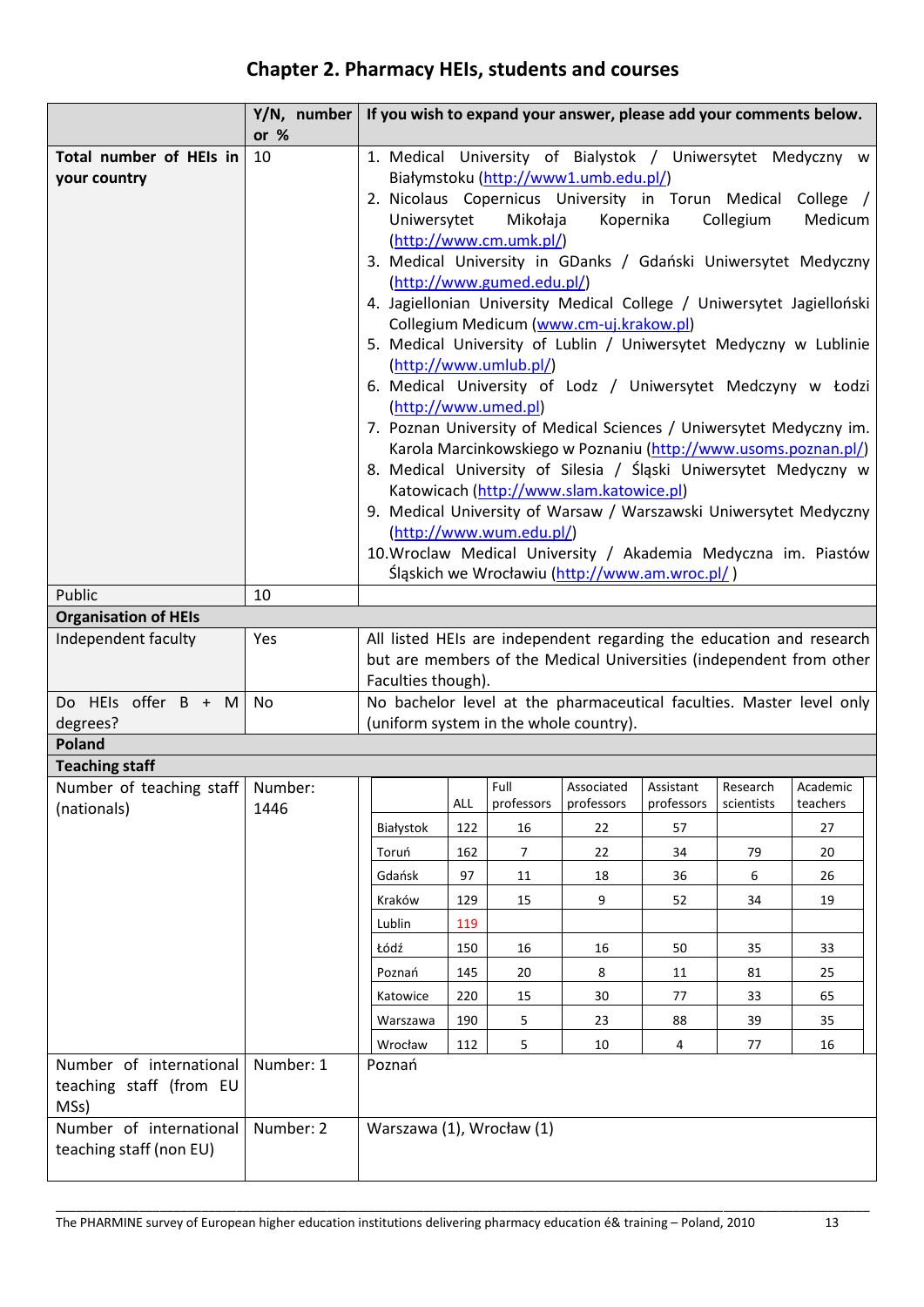| Number<br>professionals<br>(pharmacists and others)<br>from outside the HEIs, | Number: 228    |                                                                                                                             |              |  |
|-------------------------------------------------------------------------------|----------------|-----------------------------------------------------------------------------------------------------------------------------|--------------|--|
| involved in E&T                                                               |                |                                                                                                                             |              |  |
| <b>Students</b>                                                               |                |                                                                                                                             |              |  |
| Number of places at entry<br>following secondary<br>school                    | Number: -      | Numbers of places at each HEI depends on the funds governed centrally<br>and allocated each year by the Ministry of Health. |              |  |
| Number of applicants for                                                      | Number:        | Białystok                                                                                                                   | 100          |  |
| entry                                                                         | $^{\sim}$ 1500 | Toruń                                                                                                                       | 120          |  |
|                                                                               |                | Gdańsk                                                                                                                      | 115          |  |
|                                                                               |                | Kraków                                                                                                                      | 170          |  |
|                                                                               |                | Lublin                                                                                                                      | NА           |  |
|                                                                               |                | Łódź                                                                                                                        | 238          |  |
|                                                                               |                | Poznań                                                                                                                      | 156          |  |
|                                                                               |                | Katowice                                                                                                                    | 230          |  |
|                                                                               |                | Warszawa                                                                                                                    | 160          |  |
|                                                                               |                | Wrocław                                                                                                                     | 203          |  |
| Number of graduates that                                                      | Number:        | Białystok                                                                                                                   | 84           |  |
| become                                                                        | $^{\sim}$ 1200 | Toruń                                                                                                                       | <b>NA</b>    |  |
| registered/professional                                                       |                | Gdańsk                                                                                                                      | 110          |  |
| pharmacists.                                                                  |                | Kraków                                                                                                                      | 170          |  |
|                                                                               |                | Lublin                                                                                                                      | <b>NA</b>    |  |
|                                                                               |                | Łódź                                                                                                                        | 114          |  |
|                                                                               |                | Poznań                                                                                                                      | <b>NA</b>    |  |
|                                                                               |                | Katowice                                                                                                                    | 150          |  |
|                                                                               |                | Warszawa                                                                                                                    | <b>NA</b>    |  |
|                                                                               |                | Wrocław                                                                                                                     | 84           |  |
| Number of international                                                       | Number:        | Białystok                                                                                                                   | 0            |  |
| students (from EU                                                             |                | Toruń                                                                                                                       | $\mathbf 1$  |  |
| member states)                                                                |                | Gdańsk                                                                                                                      | 1            |  |
|                                                                               |                | Kraków                                                                                                                      | 1            |  |
|                                                                               |                | Lublin                                                                                                                      | <b>NA</b>    |  |
|                                                                               |                | Łódź                                                                                                                        | 0            |  |
|                                                                               |                | Poznań                                                                                                                      | 2            |  |
|                                                                               |                | Katowice                                                                                                                    | 0            |  |
|                                                                               |                | Warszawa                                                                                                                    | 1            |  |
|                                                                               |                | Wrocław                                                                                                                     | 0            |  |
| Number of international                                                       | Number:        | Białystok                                                                                                                   | $\mathbf{1}$ |  |
| students (non EU)                                                             |                | Toruń                                                                                                                       | 1            |  |
|                                                                               |                | Gdańsk                                                                                                                      | 0            |  |
|                                                                               |                | Kraków                                                                                                                      | 9            |  |
|                                                                               |                | Lublin                                                                                                                      | <b>NA</b>    |  |
|                                                                               |                | Łódź                                                                                                                        | 1            |  |
|                                                                               |                | Poznań                                                                                                                      | 26           |  |
|                                                                               |                | Katowice                                                                                                                    | 0            |  |
|                                                                               |                | Warszawa                                                                                                                    | 7            |  |
|                                                                               |                | Wrocław                                                                                                                     | 6            |  |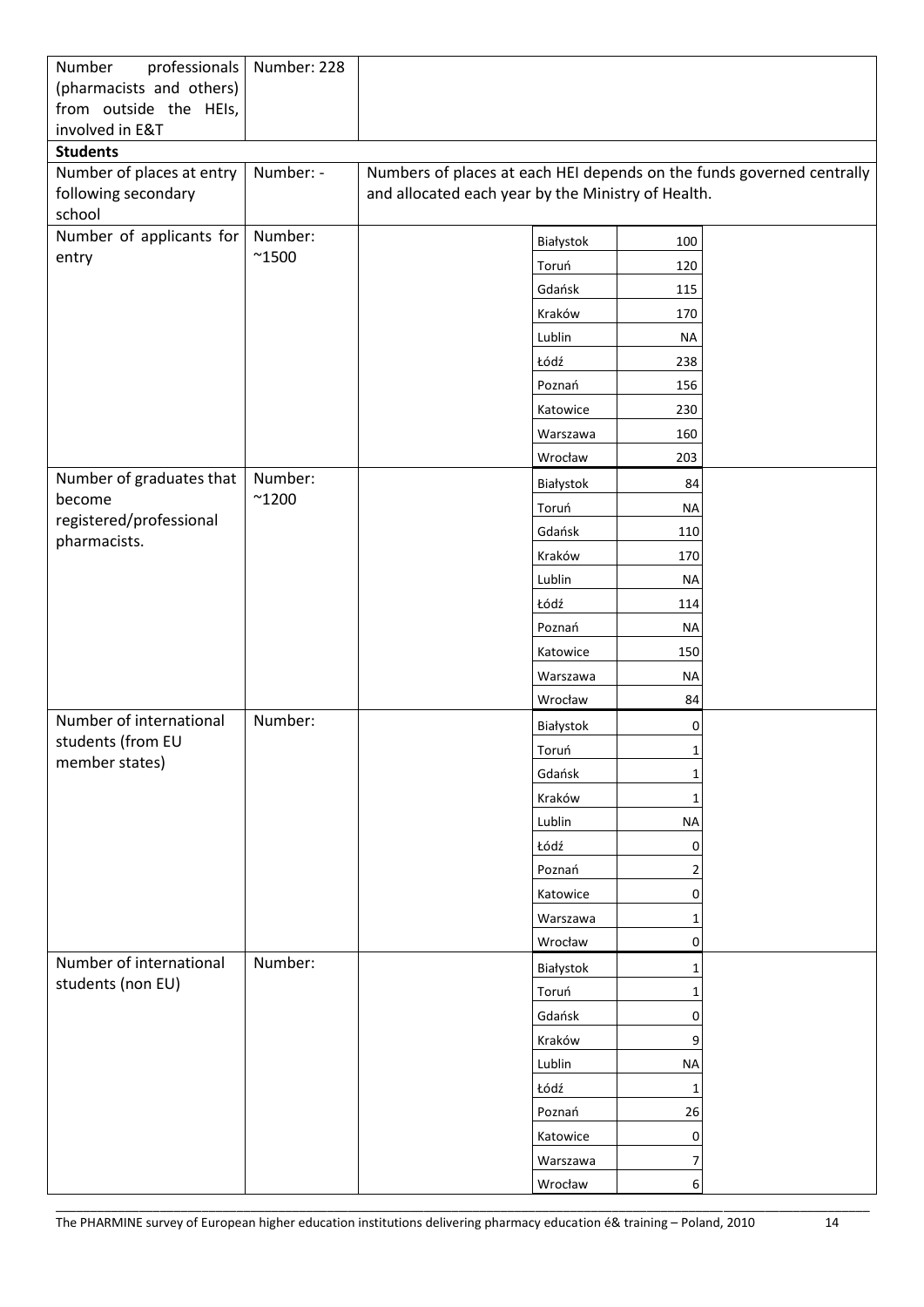|                                                                 | Entry requirements (beginning of S1 of B1, following secondary school) |                                                                                                                                                                                                                                                                                                                                                                                                                                                                                                                                                                                                                                   |  |  |  |  |
|-----------------------------------------------------------------|------------------------------------------------------------------------|-----------------------------------------------------------------------------------------------------------------------------------------------------------------------------------------------------------------------------------------------------------------------------------------------------------------------------------------------------------------------------------------------------------------------------------------------------------------------------------------------------------------------------------------------------------------------------------------------------------------------------------|--|--|--|--|
| Specific pharmacy-<br>related, national entrance<br>examination | No                                                                     | Final secondary school exam results (which are conducted at the same<br>day in the whole country). Exams are divided into two levels - basic and<br>advanced. Advanced level of the exam in Biology and Chemistry is<br>required.                                                                                                                                                                                                                                                                                                                                                                                                 |  |  |  |  |
| Is there a national                                             | Yes                                                                    | Numbers of places at each HEI depends on the funds governed centrally                                                                                                                                                                                                                                                                                                                                                                                                                                                                                                                                                             |  |  |  |  |
| numerus clausus?                                                |                                                                        | and allocated each year by the Ministry of Health.                                                                                                                                                                                                                                                                                                                                                                                                                                                                                                                                                                                |  |  |  |  |
| Fees per year                                                   |                                                                        |                                                                                                                                                                                                                                                                                                                                                                                                                                                                                                                                                                                                                                   |  |  |  |  |
| For home students                                               | Amount $(\epsilon)$ :                                                  | Fees are set independently by the Senates of Medical Universities.                                                                                                                                                                                                                                                                                                                                                                                                                                                                                                                                                                |  |  |  |  |
| For EU MS students                                              | Amount $(\epsilon)$ :                                                  |                                                                                                                                                                                                                                                                                                                                                                                                                                                                                                                                                                                                                                   |  |  |  |  |
| For non EU students                                             | Amount $(\epsilon)$ :                                                  |                                                                                                                                                                                                                                                                                                                                                                                                                                                                                                                                                                                                                                   |  |  |  |  |
| Length of course                                                | 5.5 years                                                              |                                                                                                                                                                                                                                                                                                                                                                                                                                                                                                                                                                                                                                   |  |  |  |  |
| <b>Specialization</b>                                           |                                                                        |                                                                                                                                                                                                                                                                                                                                                                                                                                                                                                                                                                                                                                   |  |  |  |  |
| Do HEIs provide<br>specialized courses?                         | Yes                                                                    | All HEIs offer specialised postgraduate courses.<br>Specialization courses are offered for pharmacists.<br>At the national level, according to the Polish law (Act of the Ministry of<br>Health - Rozporządzenie Ministra Zdrowia z dnia 15 maja 2003r. w                                                                                                                                                                                                                                                                                                                                                                         |  |  |  |  |
| Past and present changes in E&T                                 |                                                                        | sprawie specjalizacji oraz uzyskiwania tytułu specjalisty przez<br>farmaceutów /Dz. U. Nr 101, poz.941/) there are 12 various paths:<br>1. Pharmaceutical analysis<br>2. Food and nutrition<br>3. Community pharmacy<br>4. Clinical pharmacy<br>Industrial pharmacy<br>5.<br>Hospital pharmacy<br>6.<br>7. Pharmacology<br>Natural drugs<br>8.<br>9. Microbiology<br>10. Pharmaceutical biotechnology<br>11. Public health<br>12. Environmental health<br>To run each of them, an independent accreditation is granted by the<br>National Accreditation Commission for Pharmacists Post-Graduate<br>Specialization is compulsory. |  |  |  |  |
| Major changes since                                             | Yes                                                                    | Bologna guidelines accommodation - different level for different HEIs.                                                                                                                                                                                                                                                                                                                                                                                                                                                                                                                                                            |  |  |  |  |
| 1999?                                                           |                                                                        |                                                                                                                                                                                                                                                                                                                                                                                                                                                                                                                                                                                                                                   |  |  |  |  |
| Major changes envisaged<br>before 2019?                         | Yes                                                                    |                                                                                                                                                                                                                                                                                                                                                                                                                                                                                                                                                                                                                                   |  |  |  |  |
| <b>Krakow</b>                                                   |                                                                        |                                                                                                                                                                                                                                                                                                                                                                                                                                                                                                                                                                                                                                   |  |  |  |  |
| <b>Teaching staff</b>                                           |                                                                        |                                                                                                                                                                                                                                                                                                                                                                                                                                                                                                                                                                                                                                   |  |  |  |  |
| Number of teaching staff<br>(nationals)                         | 129                                                                    | The classification according to the academic position is as follows:<br>Full professors - 15<br>Associated professors (habilitation - DSc level) - 9                                                                                                                                                                                                                                                                                                                                                                                                                                                                              |  |  |  |  |
|                                                                 |                                                                        | Assistant professors - 52                                                                                                                                                                                                                                                                                                                                                                                                                                                                                                                                                                                                         |  |  |  |  |
|                                                                 |                                                                        | Research scientist - 34                                                                                                                                                                                                                                                                                                                                                                                                                                                                                                                                                                                                           |  |  |  |  |
|                                                                 |                                                                        | Academic teachers - 19                                                                                                                                                                                                                                                                                                                                                                                                                                                                                                                                                                                                            |  |  |  |  |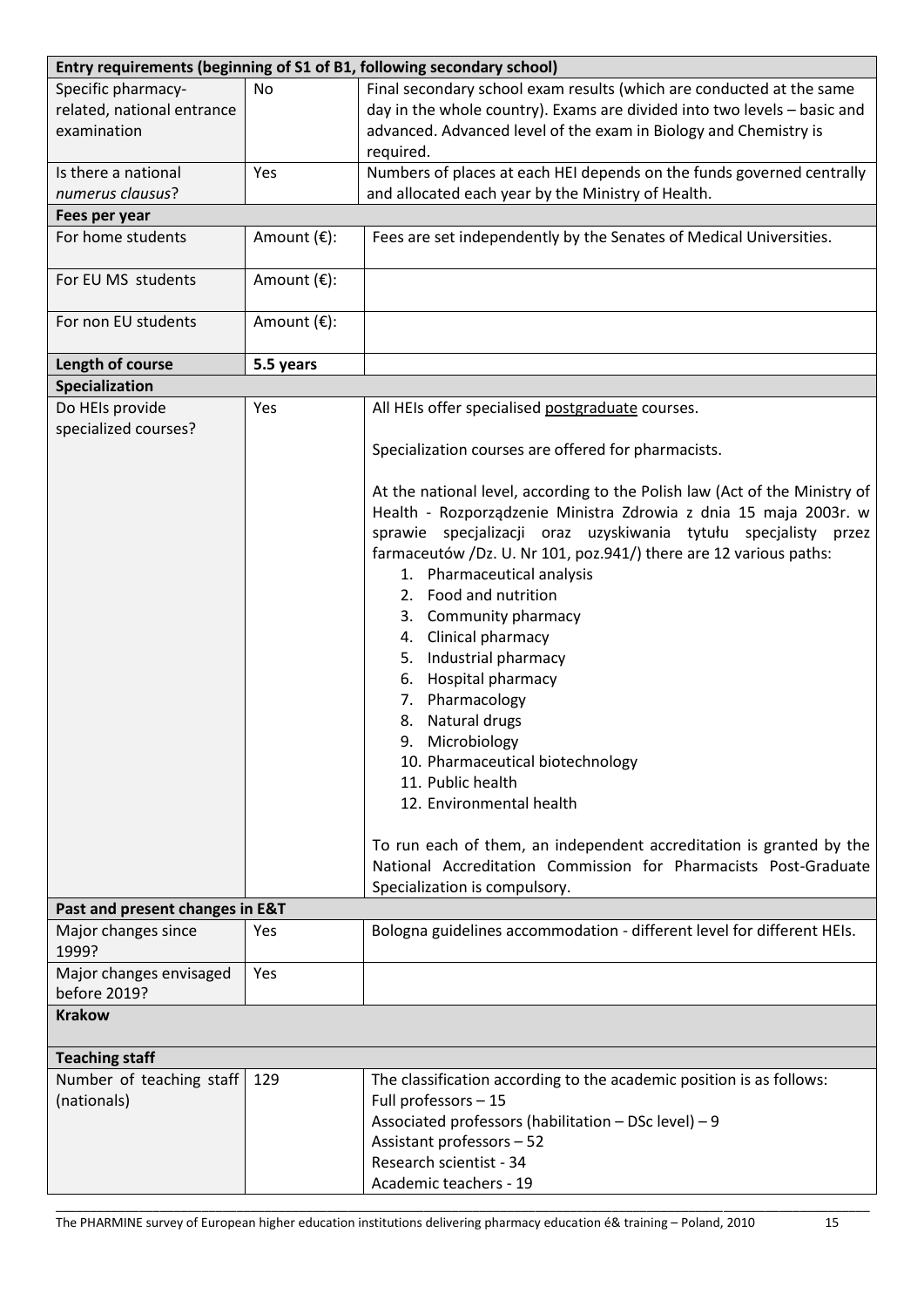| Number<br>professionals                                                                     | $^{\sim}10$          | Pharmacists and medical doctors - they are mainly involved in teaching                                                                      |
|---------------------------------------------------------------------------------------------|----------------------|---------------------------------------------------------------------------------------------------------------------------------------------|
| (pharmacists and others)                                                                    |                      | vocational subjects (pharmaceutical care, pharmacotherapy). Such                                                                            |
| from outside the HEIs,                                                                      |                      | courses are offered for students from higher study years. Traineeships                                                                      |
| involved in E&T                                                                             |                      | are managed by university teachers but direct supervision is given by                                                                       |
|                                                                                             |                      | professional (pharmacists) working in community/hospital pharmacies.                                                                        |
|                                                                                             |                      | It also includes Police specialists (i.e. drug addiction specialists), foreign                                                              |
|                                                                                             |                      | languages native speakers.                                                                                                                  |
| <b>Students</b>                                                                             |                      |                                                                                                                                             |
| Number of places at entry                                                                   | 110+60               | 110 - number of state-commissioned places (based on the 2009                                                                                |
| following secondary                                                                         |                      | data).                                                                                                                                      |
| school                                                                                      |                      | 60 - number of paid (self-financed) places.                                                                                                 |
| Number of applicants for                                                                    | 827                  | It varies from year to year. During the last 4 years the average                                                                            |
| entry                                                                                       |                      | number of applicants was 8 per 1 place (6-10).                                                                                              |
| Number of graduates that                                                                    | $^{\sim}$ 170        | As the part of the curriculum there is the professional practice $(6^{th}$                                                                  |
| become                                                                                      |                      | study year) after the study all graduates automatically become                                                                              |
| registered/professional                                                                     |                      | registered pharmacists. The pharmacy students' drop-out is                                                                                  |
| pharmacists.                                                                                |                      | negligible (high prestige, good future perspectives, high level of                                                                          |
|                                                                                             |                      | competition during qualification).                                                                                                          |
| Number of international                                                                     | $\mathbf{1}$         | <b>Czech Republic</b>                                                                                                                       |
| students (from EU                                                                           |                      |                                                                                                                                             |
| member states)<br>Number of international                                                   |                      |                                                                                                                                             |
|                                                                                             | 9                    | Kazakhstan, Ukraine                                                                                                                         |
| students (non EU)<br>Entry requirements (beginning of S1 of B1, following secondary school) |                      |                                                                                                                                             |
| Your HEI has a specific                                                                     | No                   | The final secondary school exam results (which are conducted at the                                                                         |
| pharmacy-related                                                                            |                      | same day in the whole country) counts. Exams are dived into two                                                                             |
| entrance examination                                                                        |                      | levels - basic and advanced. Advanced level of the exam in Biology                                                                          |
|                                                                                             |                      | and Chemistry is required.                                                                                                                  |
| Fees per year??                                                                             |                      |                                                                                                                                             |
| For home students                                                                           | 0                    | Higher education in Poland in general is free - however according to                                                                        |
|                                                                                             |                      | the Higher Education Act there is a pool of paid places for candidates                                                                      |
|                                                                                             |                      | who are below the entry level and wish to pay for the study. At the                                                                         |
|                                                                                             |                      | Faculty of Pharmacy Jagiellonian University the fee is equal to ~1500                                                                       |
|                                                                                             |                      | $E$ per semester.                                                                                                                           |
| Length of course                                                                            | 5.5<br>(11)<br>years |                                                                                                                                             |
|                                                                                             | semesters)           |                                                                                                                                             |
| Specialization                                                                              |                      |                                                                                                                                             |
| Does your HEI provide                                                                       | Yes                  | Jagiellonian University Medical College Faculty of Pharmacy used to                                                                         |
| specialized courses?                                                                        | • undergraduate      | have specialization for undergraduate students (analytical pharmacy,                                                                        |
|                                                                                             | studies $-$ in       | clinical pharmacy, community pharmacy from either 1971 {analytical                                                                          |
|                                                                                             | form of              | pharmacy} or 1978 {clinical pharmacy} up to 1998). It was decided to                                                                        |
|                                                                                             | elective             | unify all of them and provide one course based on the one                                                                                   |
|                                                                                             | courses              | curriculum.                                                                                                                                 |
|                                                                                             | • specialized        |                                                                                                                                             |
|                                                                                             | postgraduate         | Three educational paths included this year into the curriculum bring                                                                        |
|                                                                                             | studies for          | in specialized courses in industrial, clinical, community pharmacy<br>parallel to the elective courses. They are obligatory for 4th and 5th |
|                                                                                             | pharmacists          | year students (75 hours altogether). Students choose from the list of                                                                       |
|                                                                                             |                      | facultative topics and consequently follow the chosen path.                                                                                 |
|                                                                                             |                      |                                                                                                                                             |
|                                                                                             |                      | Additional specialized training courses are delivered for pharmacists.                                                                      |
|                                                                                             |                      | Faculty of Pharmacy Jagiellonian University offers courses during                                                                           |
|                                                                                             |                      | specialization for post-graduate students (pharmacists) in                                                                                  |
|                                                                                             |                      | Community Pharmacy (accreditation granted by the National                                                                                   |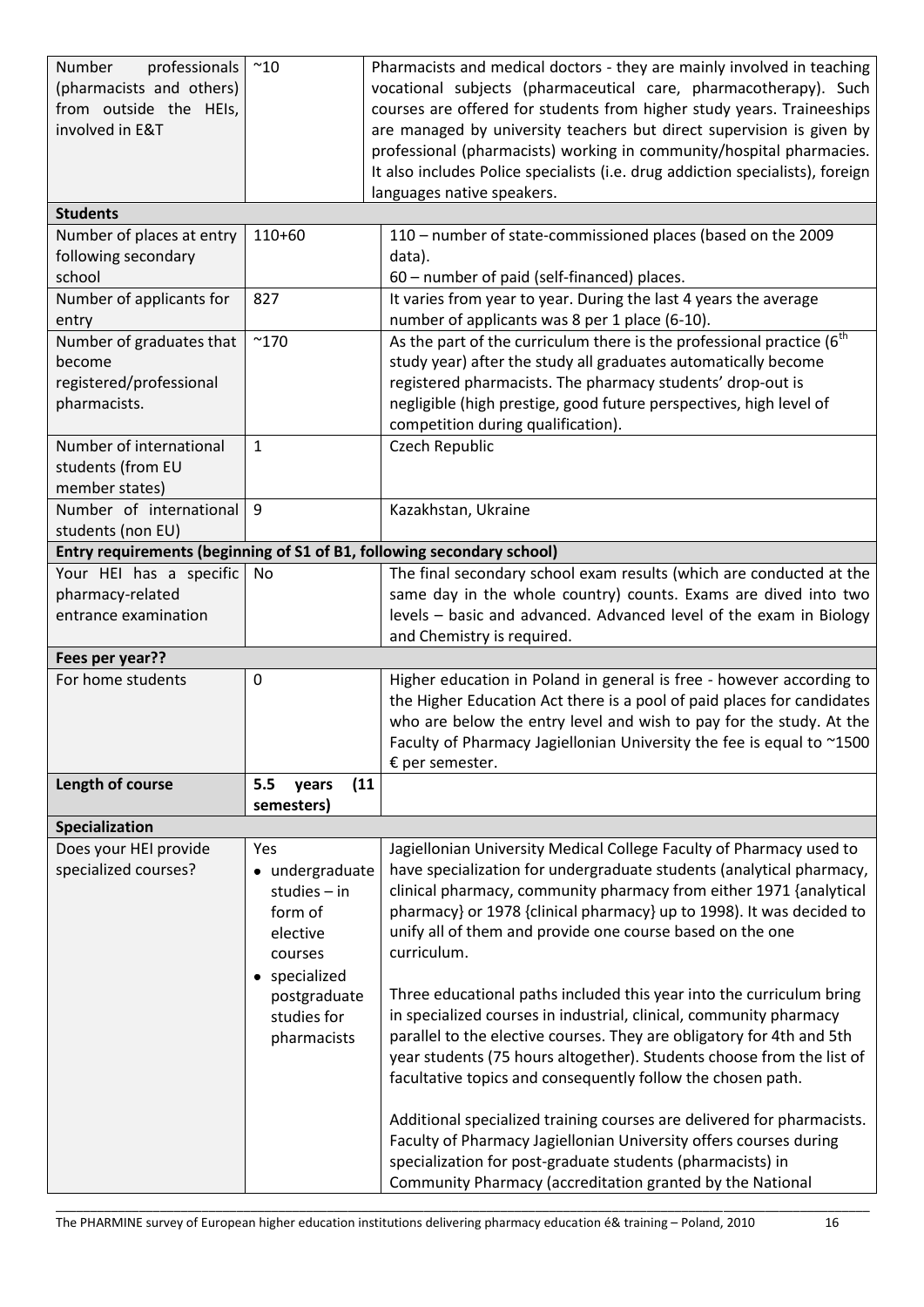|                                 |                                 | Accreditation Commission for Pharmacists Post-Graduate                    |
|---------------------------------|---------------------------------|---------------------------------------------------------------------------|
|                                 |                                 | Specialization).                                                          |
| In which years?                 | $4^{th}$ and $5^{th}$           | $4th$ study year – 30 hours                                               |
|                                 |                                 | $5th$ study year – 45 hours                                               |
|                                 | Postgraduate                    |                                                                           |
|                                 | studies                         |                                                                           |
| In which specialisation         |                                 | Industrial pharmacy                                                       |
| (industry, hospital)?           |                                 | Clinical pharmacy                                                         |
|                                 |                                 | Community pharmacy                                                        |
| What are the student            | $\overline{4}^{\text{th}}$ year | Industrial pharmacy - 21                                                  |
| numbers<br>in<br>each           |                                 | Clinical pharmacy - 50                                                    |
| specialization?                 |                                 | Community pharmacy - 75                                                   |
|                                 |                                 |                                                                           |
|                                 | $5th$ year                      | Industrial pharmacy - 16                                                  |
|                                 |                                 | Clinical pharmacy - 56                                                    |
|                                 |                                 | Community pharmacy - 69                                                   |
| Past and present changes in E&T |                                 |                                                                           |
| Have there been any             | Yes                             | Bologna guidelines accommodation: readable and comparable                 |
| major changes since 1999        |                                 | degrees in EU, ECTS credit system, quality assurance, free students'      |
| at your HEI?                    |                                 | mobility (no major obstacles). Pharmaceutical care and practical          |
|                                 |                                 | pharmacy implementation to the curriculum as separate courses.            |
|                                 |                                 | Focus on personalized pharmacotherapy.                                    |
|                                 |                                 |                                                                           |
|                                 |                                 | Educational paths were included into the curriculum. $4th$ and $5th$      |
|                                 |                                 | study years students choose from the list of facultative topics and       |
|                                 |                                 | consequently follow<br>the<br>chosen<br>path<br>(industrial,<br>clinical, |
|                                 |                                 | community).                                                               |
| Are any major changes           | Yes                             | Increase the impact of the practical pharmacy and pharmaceutical          |
| envisaged before 2019 at        |                                 | care philosophy. Change the focus to the patient related and              |
| your HEI?                       |                                 | individualized pharmacotherapy. Pharmacists role are evolving from        |
|                                 |                                 | that of compounders and dispensers of medicines to that of experts        |
|                                 |                                 | on medicines within multidisciplinary health care teams.                  |
| Is your HEI typical of all      | Yes                             |                                                                           |
| <b>HEIs in Poland?</b>          |                                 |                                                                           |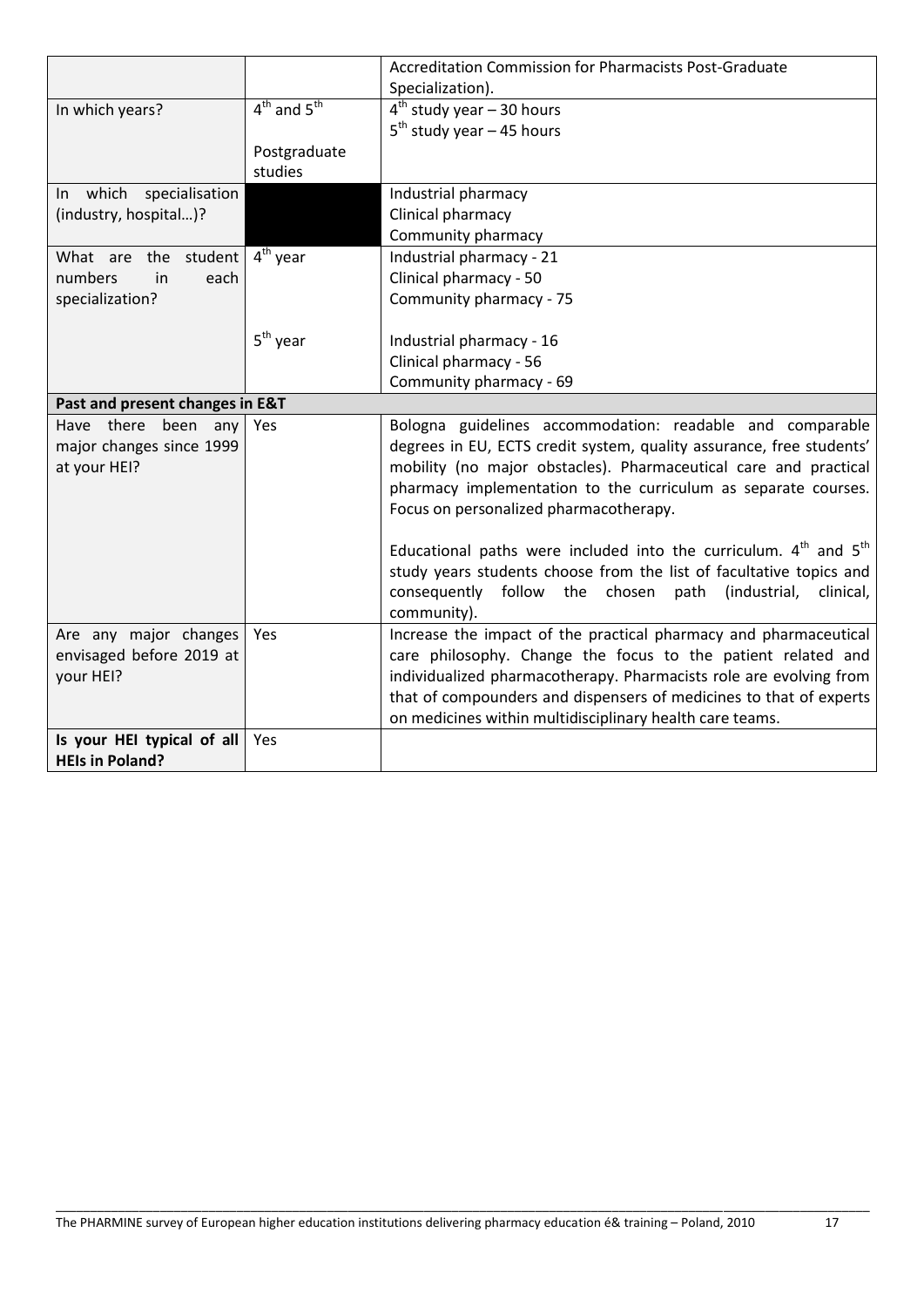## **Chapter 3. Teaching and learning methods**

**Student hours**

| <b>Method</b>                        | Year 1 | Year 2   | Year 3                                                         | Year 4                          | Year 5                 | Year 6                 |  |  |
|--------------------------------------|--------|----------|----------------------------------------------------------------|---------------------------------|------------------------|------------------------|--|--|
| <b>HEIs courses</b>                  |        |          |                                                                |                                 |                        |                        |  |  |
| Lecture                              | 130    | 232      | 226                                                            | 189                             | 121                    |                        |  |  |
| <b>Tutorial</b>                      | 104    | 145      | 156                                                            | 245                             | 229                    |                        |  |  |
| <b>Practical</b>                     | 591    | 373      | 458                                                            | 396                             | 125                    |                        |  |  |
| <b>Project work</b>                  |        |          |                                                                |                                 | 375                    |                        |  |  |
| <b>Subtotal</b>                      |        |          |                                                                |                                 |                        |                        |  |  |
| Traineeship (obligatory for diploma) |        |          |                                                                |                                 |                        |                        |  |  |
| Hospital                             |        |          |                                                                | 160                             |                        |                        |  |  |
| Community                            |        |          | 160                                                            |                                 |                        | 960                    |  |  |
| <b>Electives</b>                     |        |          |                                                                |                                 |                        |                        |  |  |
| <b>Choice</b>                        |        | $+ (60)$ | $+ (75)$                                                       | $+ (75)$                        | $+ (75)$               |                        |  |  |
| Optional                             |        |          | Scientific<br>research                                         | Scientific<br>research          | Scientific<br>research | Scientific<br>research |  |  |
|                                      |        |          | Under the umbrella of the student scientific organizations and |                                 |                        |                        |  |  |
|                                      |        |          |                                                                | research scientist supervision. |                        |                        |  |  |
| <b>Total</b>                         | 825    | 750      | 840                                                            | 830                             | 850                    | 960                    |  |  |

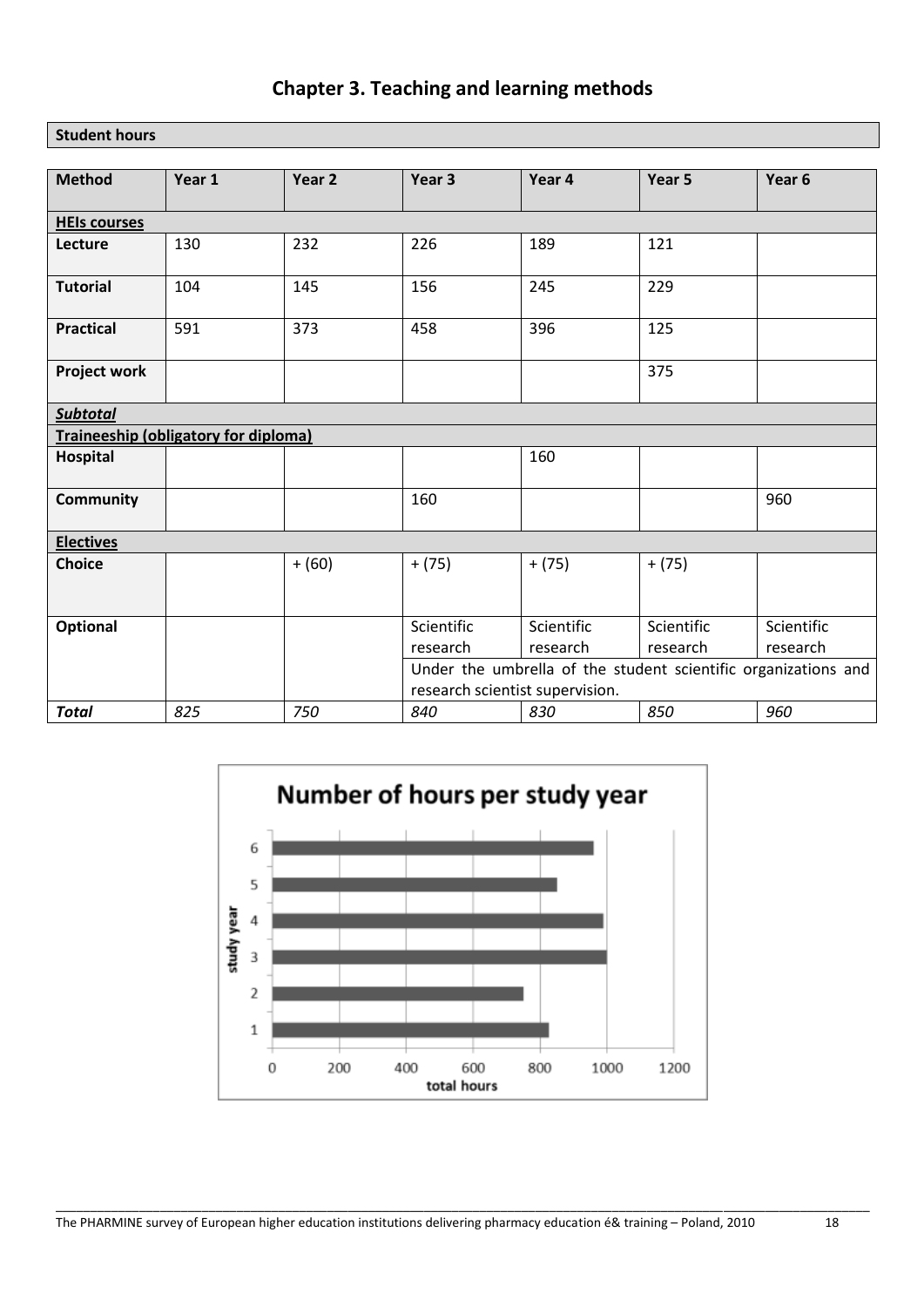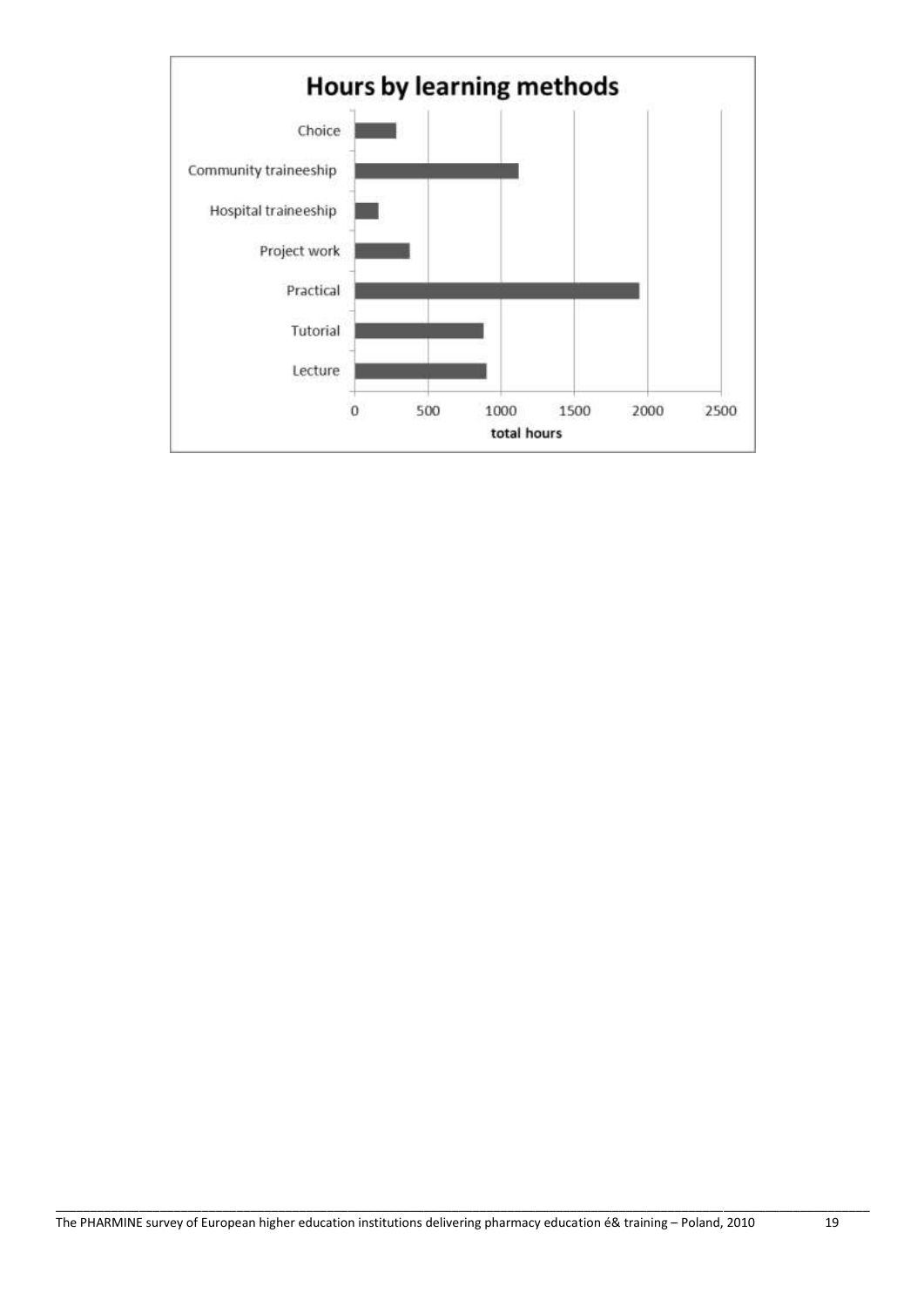| Subject area     | Year 1                   | Year 2                   | Year 3                   | Year 4                   | Year 5                   | Year 6                   | <b>Total</b>             |
|------------------|--------------------------|--------------------------|--------------------------|--------------------------|--------------------------|--------------------------|--------------------------|
|                  |                          |                          |                          |                          |                          |                          |                          |
| <b>CHEMSCI</b>   | 360                      | 180                      | $255 (+ 15^*)$           | $(+ 15^*)$               | $\overline{\phantom{0}}$ | $\overline{\phantom{0}}$ | 795 (+ 30*)              |
| <b>PHYSMATH</b>  | 135                      | 105                      | $\overline{\phantom{a}}$ | $\overline{\phantom{a}}$ | 15                       | $\overline{\phantom{a}}$ | 255                      |
| <b>BIOLSCI</b>   | 160                      | $135 (+ 15^*)$           | $\overline{\phantom{a}}$ | $\overline{\phantom{a}}$ |                          | $\overline{\phantom{0}}$ | $295 (+ 15^*)$           |
| <b>PHARMTECH</b> | $\overline{\phantom{a}}$ | $\overline{\phantom{a}}$ | 165                      | $245 (+ 45^*)$           | $115 (+ 15^*)$           | $\overline{\phantom{a}}$ | $525 (+ 90*)$            |
| <b>MEDISCI</b>   | $\overline{\phantom{a}}$ | $150 (+ 60*)$            | $330 (+ 75^*)$           | 430 (+ $120^*$ )         | $165 (+ 150*)$           | $\overline{\phantom{a}}$ | $(+)$<br>1075<br>$405*)$ |
| <b>LAWSOC</b>    | $\overline{\phantom{a}}$ | $45 (+ 30*)$             | 15                       | 60                       | 90                       | $\overline{\phantom{a}}$ | $210 (+ 30*)$            |
| <b>GENERIC</b>   | 120                      | $75 (+ 15*)$             | $160**$                  | $160**$                  | 375***                   | 960****                  | $(+)$<br>1850<br>$15*)$  |

### **Chapter 4. Subject areas.**

**Student hours**

\* - summarized hours of electives; \*\* - summer traineeship; \*\*\* - master thesis project; \*\*\*\* - diploma traineeship

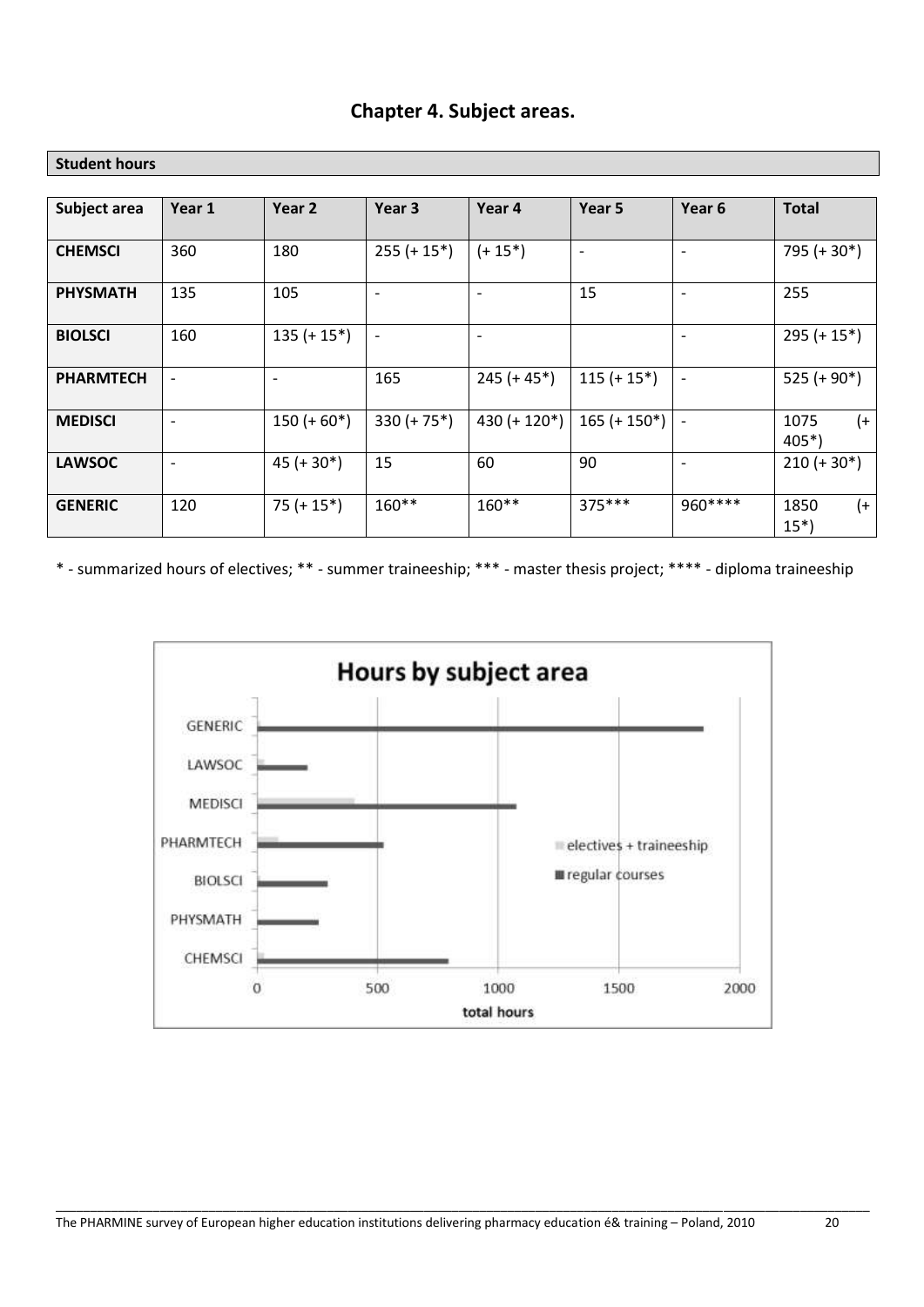## **Chapter 5. Impact of the Bologna principles**

| <b>Bologna principle</b>                          | Is the<br>principle                  | How is it applied?<br>Does your HEI have multilateral recognition and agreements?                                                                         |
|---------------------------------------------------|--------------------------------------|-----------------------------------------------------------------------------------------------------------------------------------------------------------|
|                                                   | applied?                             | <b>Other comments.</b>                                                                                                                                    |
|                                                   | Y/N or<br>partially                  |                                                                                                                                                           |
| 1. Comparable                                     | Yes                                  | General ECTS systems. There is no international accreditation system.                                                                                     |
| degrees<br><b>Diploma</b>                         |                                      | Pharmaceutical degrees earned in EU are recognized based on the Polish<br>pharmaceutical law.                                                             |
| Supplement                                        |                                      | Pharmaceutical faculties issue diploma supplements in Polish and other<br>official EU languages (e.g. English, French, Spanish).                          |
| main<br>2. Two                                    | No                                   | One cycle -11 semesters MSc course                                                                                                                        |
| cycles (B and<br>M) with entry                    |                                      |                                                                                                                                                           |
| and exit at B                                     |                                      |                                                                                                                                                           |
| level                                             |                                      |                                                                                                                                                           |
| 3. ECTS system of<br>credits / links              | Yes                                  | 2003. ECTS based undergraduate curricula are connected with pharmaceutical<br>long-life learning but there is no ECTS system for pharmaceutical LLL.      |
| to LLL                                            |                                      |                                                                                                                                                           |
| 4. Obstacles<br>to<br>mobility                    | Partially                            | Language skills and financial issues can become obstacles.                                                                                                |
| 5. European QA                                    | <b>No</b>                            | Altough QA is carried out ar a national level by two independent bodies -                                                                                 |
|                                                   |                                      | National Accreditation Committee (PKA) (last, positive recommendation dates<br>back to 2006 and the next one is scheduled for 2011) and the Accreditation |
|                                                   |                                      | Committee for the Medical Universities (KAAUM - http://www.kaaum.pl/),                                                                                    |
|                                                   |                                      | (last positive recommendation 2009).                                                                                                                      |
| 6. European<br>dimension                          |                                      |                                                                                                                                                           |
| <b>ERASMUS</b><br>staff<br>exchange to your HEI   | $~^{\sim}10$                         | Number of staff ~10. Duration of stay varies.                                                                                                             |
| from elsewhere                                    |                                      |                                                                                                                                                           |
| staff<br><b>ERASMUS</b>                           | $~^{\sim}40$                         | Number of staff ~40 (in average 3 months long stay - ~120 person-months).                                                                                 |
| exchange from<br>your<br><b>HEI to other HEIs</b> |                                      |                                                                                                                                                           |
| student<br><b>ERASMUS</b>                         | Number                               | Number of staff ~40 (in average 6 months long stay - ~240 person-months).                                                                                 |
| exchange to your HEI<br>from elsewhere            | of student<br>months:<br>$^{\sim}30$ |                                                                                                                                                           |
| <b>ERASMUS</b><br>student                         | Number                               | Total number of student months from four years (2004-2008).                                                                                               |
| exchange from<br>your                             | of student                           | 26 students<br>5 months<br>130 student months<br>2004-2005                                                                                                |
| <b>HEI to other HEIs</b>                          | months:<br>680                       | 5 months<br>2005-2006<br>31 students<br>155 student months<br>2007-2008<br>45 students<br>5 months<br>225 student months                                  |
|                                                   |                                      | 5 months<br>2008-2009<br>34 students<br>170 student months                                                                                                |
|                                                   |                                      |                                                                                                                                                           |
|                                                   |                                      |                                                                                                                                                           |
|                                                   |                                      |                                                                                                                                                           |
|                                                   |                                      | France                                                                                                                                                    |
|                                                   |                                      | 1. Université d'Auvergne - Clermont-Ferrand 1                                                                                                             |
|                                                   |                                      | 2. Université Montpellier I                                                                                                                               |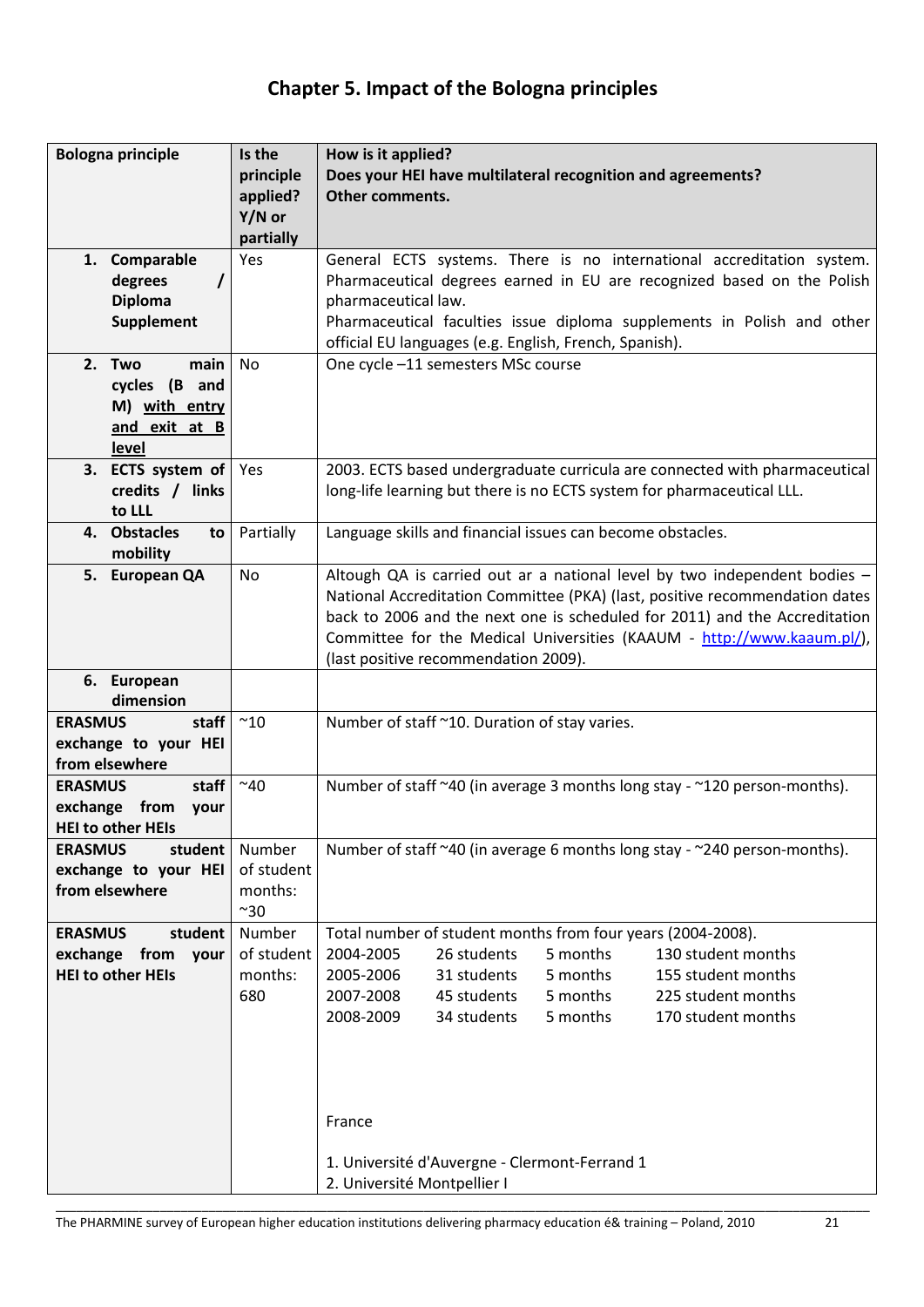| 3. Université Claude Bernard - Lyon 1                                                                                                                                                                                                                              |
|--------------------------------------------------------------------------------------------------------------------------------------------------------------------------------------------------------------------------------------------------------------------|
| Spain                                                                                                                                                                                                                                                              |
| 4. Universidad Complutense de Madrid<br>5. Universitat de Barcelona                                                                                                                                                                                                |
| Holland                                                                                                                                                                                                                                                            |
| 6. Universiteit Utrecht<br>7. Rijksuniversiteit Groningen                                                                                                                                                                                                          |
| Iceland                                                                                                                                                                                                                                                            |
| 8. Háskóla Íslands                                                                                                                                                                                                                                                 |
| Malta                                                                                                                                                                                                                                                              |
| 9. L-Università ta' Malta                                                                                                                                                                                                                                          |
| Germany                                                                                                                                                                                                                                                            |
| 10. Rheinische Friedrich-Wilhelms- Universität Bonn<br>11. Universität Regensburg<br>12. Johann Wolfgang Goethe-Universität Frankfurt am Main<br>13. Bayerische Julius-Maximilians- Universität Würzburg<br>14. Friedrich-Alexander-Universität, Erlangen-Nürnberg |
| Turkey                                                                                                                                                                                                                                                             |
| 15. Mersin Űniversitesi<br>16. Inönü Űniversitesi                                                                                                                                                                                                                  |
| <b>Great Britain</b>                                                                                                                                                                                                                                               |
| 17. University of Strathclyde, Glasgow                                                                                                                                                                                                                             |
| Italy                                                                                                                                                                                                                                                              |
| 18. Università di Perugia<br>19. Universita di Catania<br>20. Universita della Calabria                                                                                                                                                                            |
| 21. Universita degli Studi di Cagliari<br>22. Universita degli Studi di Ferrara                                                                                                                                                                                    |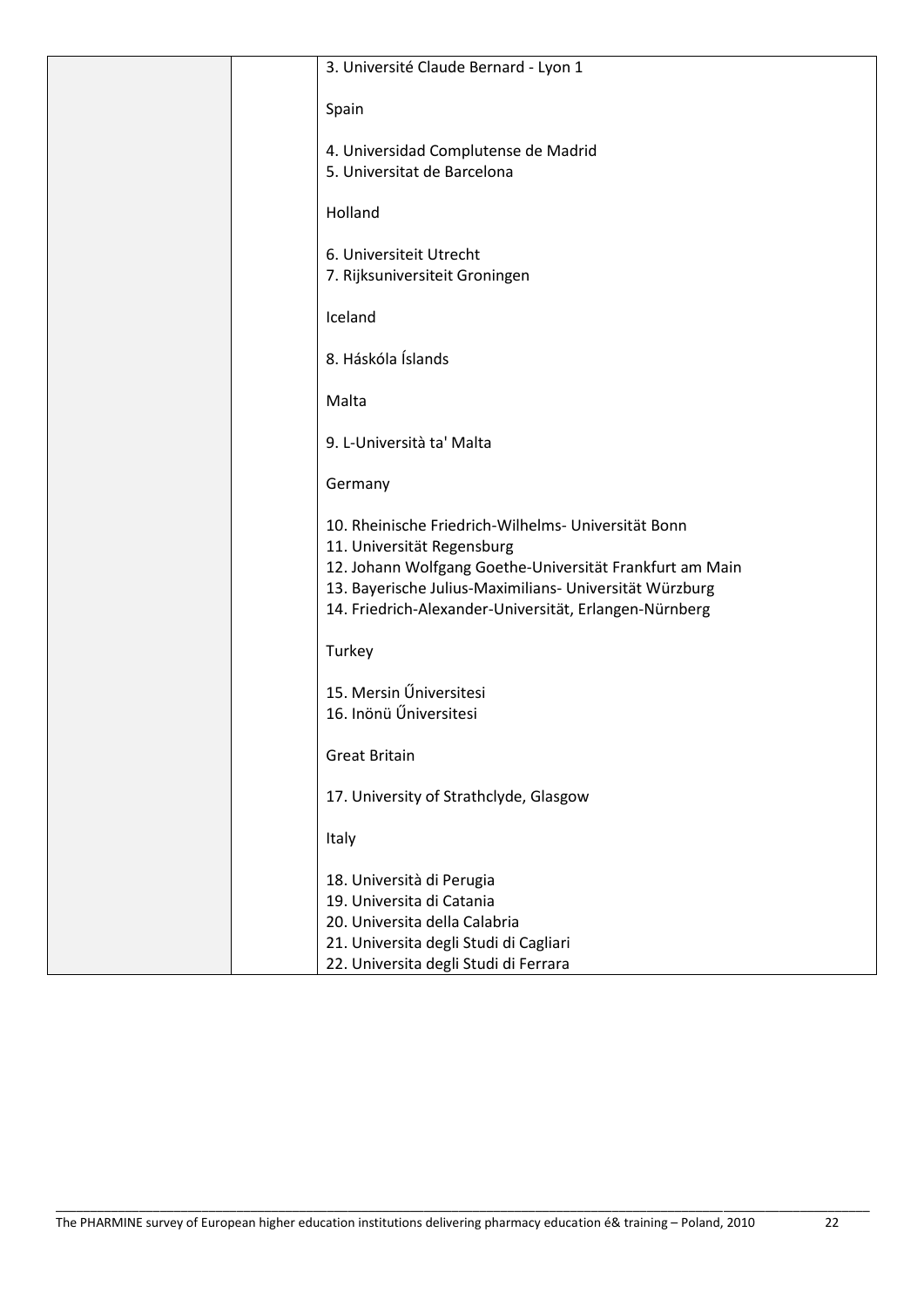# **Chapter 6. Impact of EC directive 2005/36/EC**

| The directive states                                         |                      | <b>Comments</b>                                            |                                                                                  |  |
|--------------------------------------------------------------|----------------------|------------------------------------------------------------|----------------------------------------------------------------------------------|--|
| "Evidence of formal qualifications as a pharmacist shall     |                      | Already implemented.                                       |                                                                                  |  |
| attest to training of at least five years' duration"         |                      |                                                            |                                                                                  |  |
| "four years of full-time theoretical and practical           |                      | Four years long study are not planned to be                |                                                                                  |  |
| training at a university or at a higher institute of a level |                      | implemented in Poland but they are recognized as           |                                                                                  |  |
| recognised as equivalent, or under the supervision of a      |                      | equivalent to the five years long pharmaceutical           |                                                                                  |  |
| university;"                                                 |                      | education.                                                 |                                                                                  |  |
| " six-month traineeship in a pharmacy which is open to       |                      | Already implemented.                                       |                                                                                  |  |
| the public or in a hospital, under the supervision of that   |                      |                                                            |                                                                                  |  |
| hospital's pharmaceutical department."                       |                      | Traineeship is carried out under the<br>practicing         |                                                                                  |  |
|                                                              |                      | pharmacist and university scientific staff member          |                                                                                  |  |
|                                                              |                      | supervision.                                               |                                                                                  |  |
| "The balance between theoretical and practical training      |                      |                                                            | Already implemented.                                                             |  |
| shall, in respect of each subject, give sufficient           |                      |                                                            |                                                                                  |  |
| importance to theory to maintain the university              |                      | Practical training in the university laboratories has been |                                                                                  |  |
| character of the training."                                  |                      | expanded. New opportunities for external practices         |                                                                                  |  |
|                                                              |                      |                                                            | (industry, hospital pharmacy) have been added.                                   |  |
| <b>Directive annex</b>                                       |                      |                                                            | How does / will this directive annex   If you wish to expand your answer, please |  |
|                                                              | affect pharmacy E&T? |                                                            | add your comments below.<br>Do you                                               |  |
|                                                              |                      |                                                            | consider the directive annex valid? If not                                       |  |
|                                                              |                      |                                                            | how would you change it?                                                         |  |
| <b>V.6. PHARMACIST</b>                                       | Already implemented. |                                                            | Directive should be expanded with genetics,                                      |  |
| 5.6.1. Course of training for                                |                      |                                                            | mathematical<br>modelling,<br>proteomics,                                        |  |
| pharmacists                                                  |                      |                                                            | proteogenomics, and metabolomics.                                                |  |
| Plant and animal biology /                                   |                      |                                                            |                                                                                  |  |
| <b>Physics / General and inorganic</b>                       |                      |                                                            |                                                                                  |  |
| chemistry / Organic chemistry<br>Analytical                  |                      |                                                            |                                                                                  |  |
| chemistry<br>Pharmaceutical<br>chemistry,                    |                      |                                                            |                                                                                  |  |
| including analysis of medicinal                              |                      |                                                            |                                                                                  |  |
| products / General and applied                               |                      |                                                            |                                                                                  |  |
| biochemistry<br>(medical)                                    |                      |                                                            |                                                                                  |  |
| physiology;<br>Anatomy<br>and                                |                      |                                                            |                                                                                  |  |
| medical<br>terminology                                       |                      |                                                            |                                                                                  |  |
| Microbiology / Pharmacology                                  |                      |                                                            |                                                                                  |  |
| and<br>pharmacotherapy                                       |                      |                                                            |                                                                                  |  |
| Pharmaceutical technology /                                  |                      |                                                            |                                                                                  |  |
| Toxicology / Pharmacognosy /                                 |                      |                                                            |                                                                                  |  |
| Legislation<br>and,<br>where<br>professional<br>appropriate, |                      |                                                            |                                                                                  |  |
| ethics.                                                      |                      |                                                            |                                                                                  |  |
|                                                              |                      |                                                            |                                                                                  |  |

| <b>References</b>        |                                                                                                                                                                                            |
|--------------------------|--------------------------------------------------------------------------------------------------------------------------------------------------------------------------------------------|
| References to texts and  | $27th$ of July 2005 Act on Higher Education (Journal of Laws 2005 No. 164, item. 1365, of                                                                                                  |
| articles of national law | 2006 No. 46, item. 328 and later changes). In polish - Ustawa z dnia 27 lipca 2005 r. Prawo                                                                                                |
|                          | o szkolnictwie wyższym (Dz.U. z 2005 r. Nr 164, poz. 1365, z 2006 r. Nr 46, poz. 328 i zm.<br>późn.).                                                                                      |
|                          | $12th$ of July 2007 on the training standards for particular fields and levels of education, as<br>well as the modes of production and the conditions to be met by the University to carry |
|                          | out interdisciplinary studies and macro-specializations, Annex No 28 (Journal of Laws 2007)                                                                                                |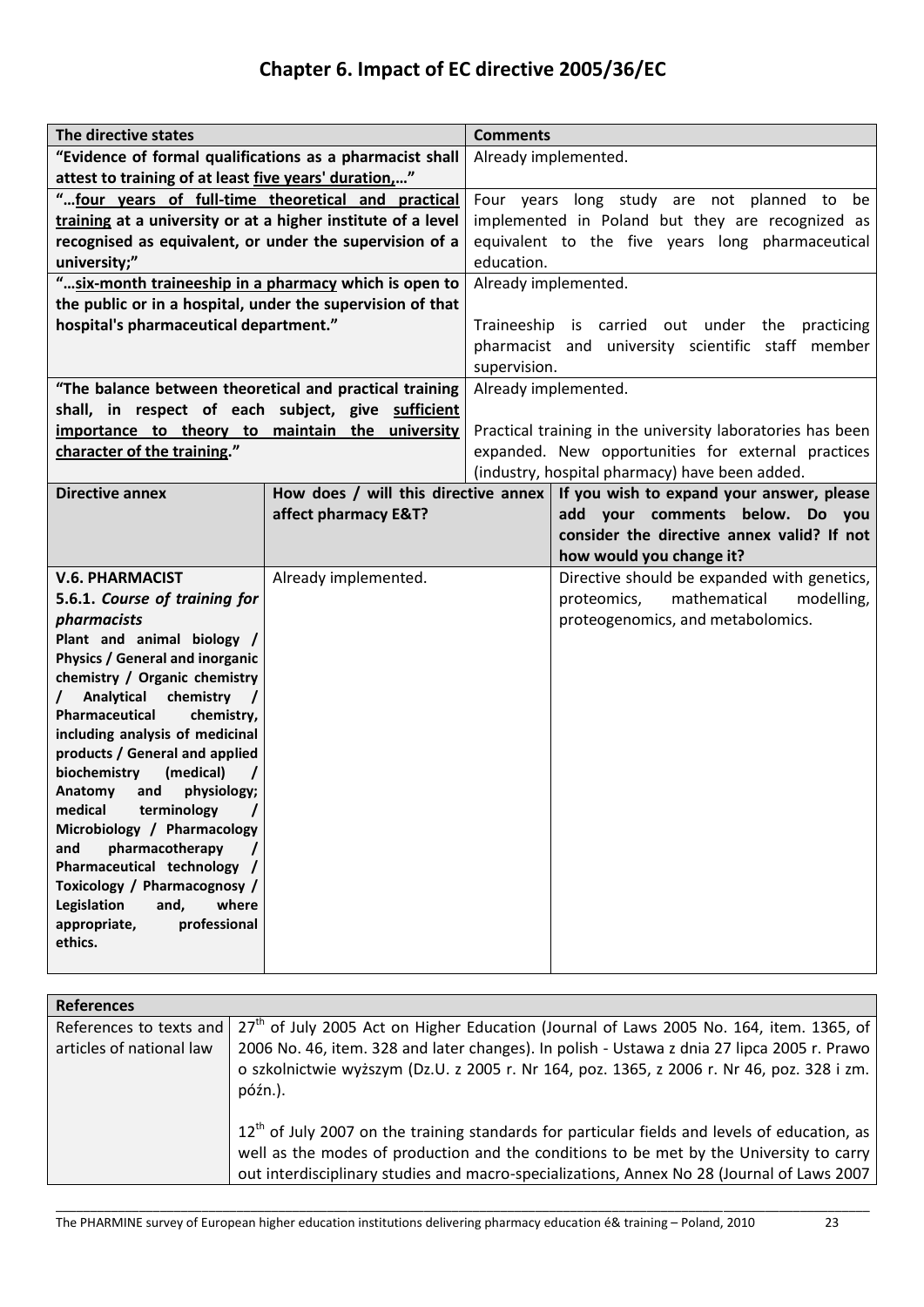| No 164 item. 1166, Annex 28). In polish - Rozporządzenie z dnia 12 lipca 2007 r. w sprawie<br>standardów kształcenia dla poszczególnych kierunków oraz poziomów kształcenia, a także<br>trybów tworzenia i warunków, jakie musi spełniać uczelnia, by prowadzić studia<br>międzykierunkowe oraz makrokierunki, załącznik nr 28 (Dz.U. 2007 nr 164 poz. 1166, zał.<br>$28$ ).                                                                                                                                              |
|---------------------------------------------------------------------------------------------------------------------------------------------------------------------------------------------------------------------------------------------------------------------------------------------------------------------------------------------------------------------------------------------------------------------------------------------------------------------------------------------------------------------------|
| Rules of studies of first, second and Master uniform degree adopted by the Senate of the<br>Jagiellonian University resolutions of 31 May 2006, of 25 April 2007 and 7 May 2008 (in<br>force since 1 October 2008). In polish - Regulamin studiów I stopnia, II stopnia oraz<br>jednolitych studiów magisterskich uchwalony przez Senat Uniwersytetu Jagiellońskiego<br>uchwałami z dnia 31 maja 2006 r., z dnia 25 kwietnia 2007 r. oraz z dnia 7 maja 2008 r. (w<br>brzmieniu obowiązującym od 1 października 2008 r.). |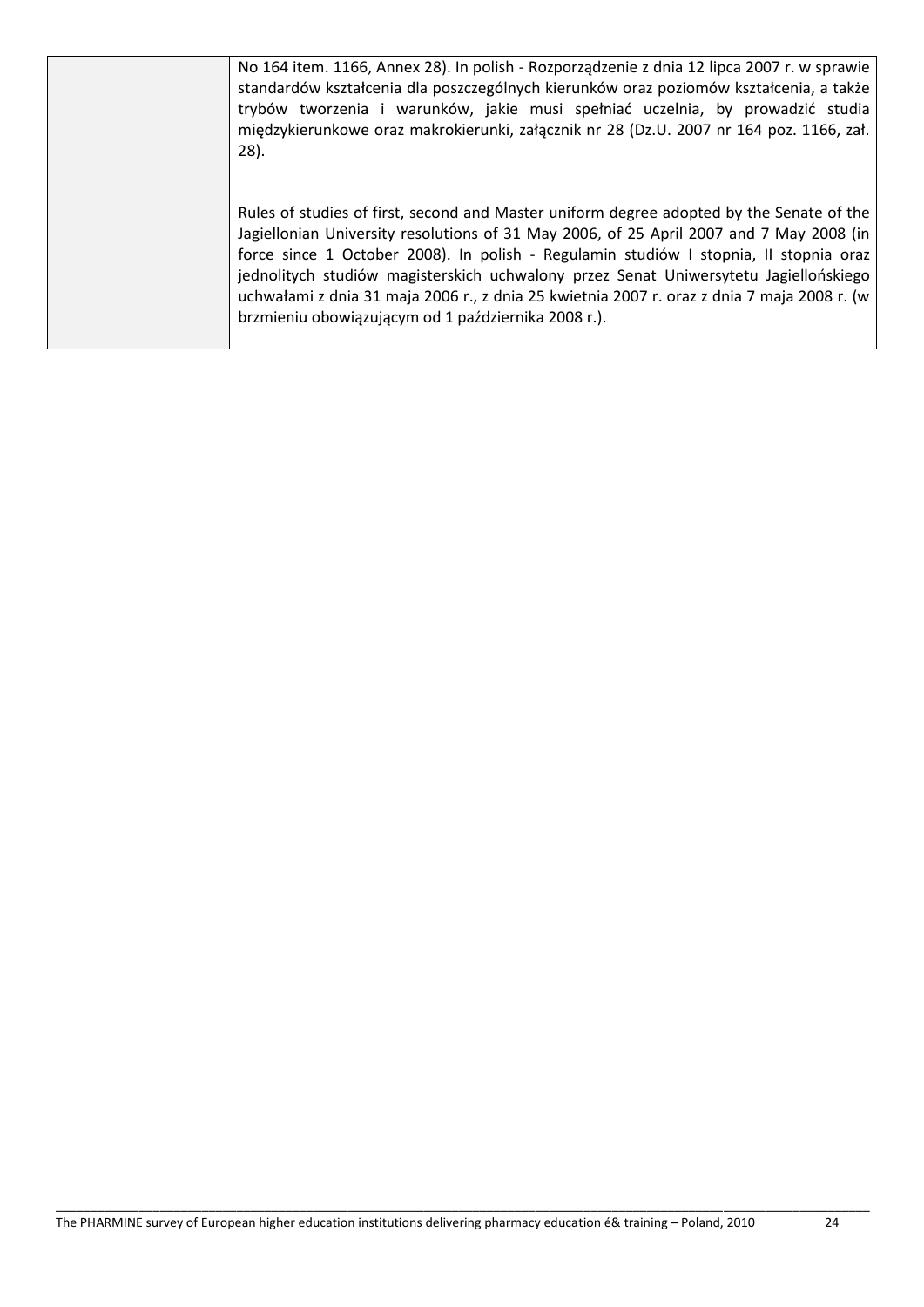

### **Scheme for pharmacy education in Poland.**